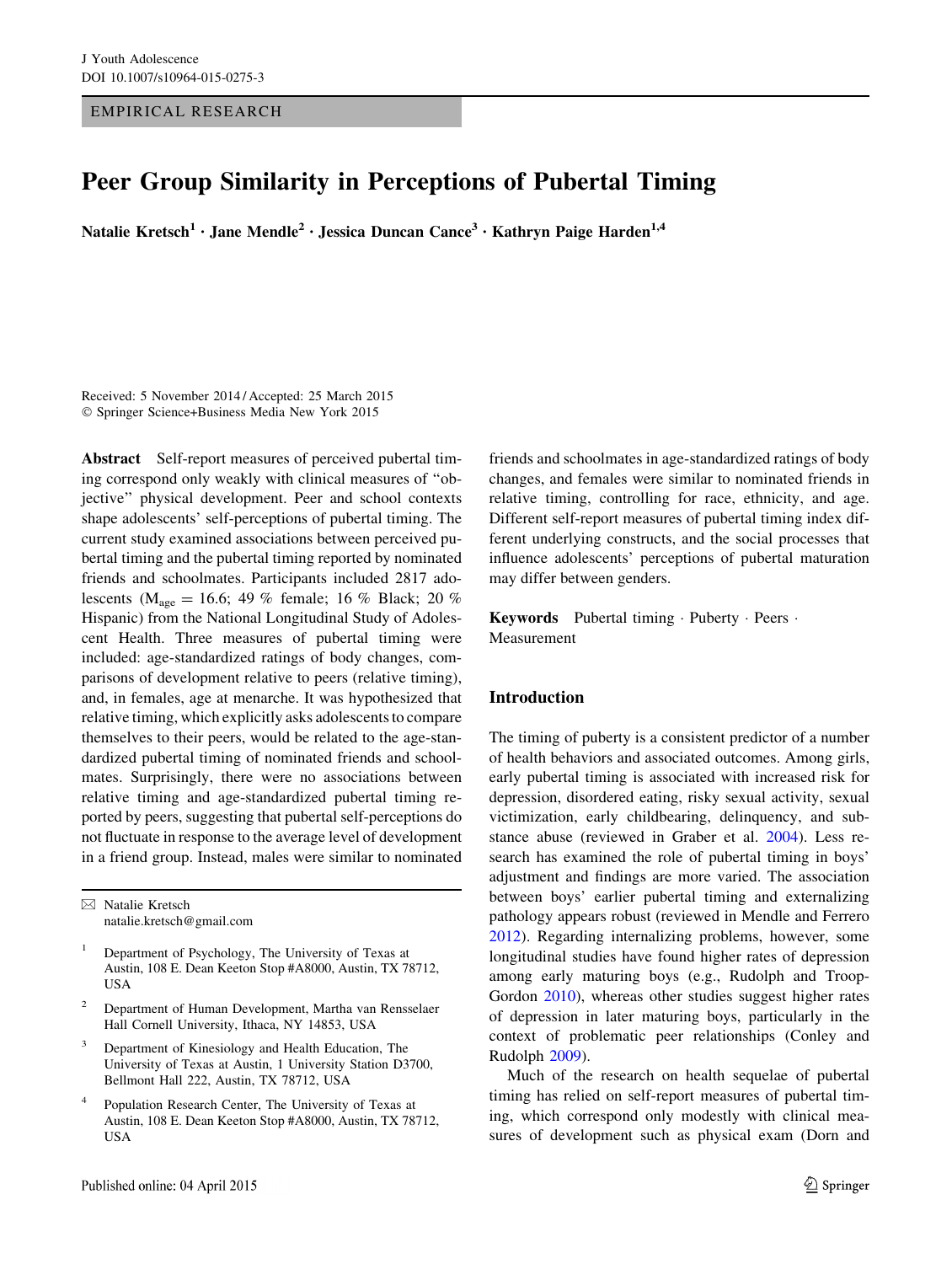Biro [2011](#page-13-0)). Self-report measures of physical development are considered imperfect proxies of actual development, and their use is often noted as a limitation in studies of puberty (e.g., Shirtcliff et al. [2009;](#page-13-0) Dorn et al. [2006\)](#page-13-0). Age at menarche is considered the most ''objective'' self-report measure of timing in girls, because it is a discrete event that tends to be reported with reasonable accuracy compared to historical medical records (Casey et al. [1991\)](#page-12-0). However, recall of age at menarche is not perfect, and menarcheal status is a dichotomous measure that captures only one aspect of pubertal development occurring relatively late in the process (Shirtcliff et al. [2009](#page-13-0)). Nevertheless, these subjective measures of pubertal timing are often stronger predictors of key health outcomes, such as eating disorders, substance abuse, and delinquency than more ''objective'' indicators (e.g., Deppen et al. [2012\)](#page-13-0). Given the impact of subjective pubertal timing on adolescent behavior, it is important to understand the mechanisms that may lead an adolescent to perceive her or himself as on-time or offtime. This article considers the social comparisons and relationships that may contribute to adolescents' self-perceptions of physical maturation.

#### Measures of Subjective Pubertal Timing

Although often considered together, there are important conceptual distinctions among different types of self-report measures of pubertal timing (Cance et al. [2012\)](#page-12-0). The widely used Pubertal Development Scale (PDS; Petersen et al. [1988\)](#page-13-0), for example, asks adolescents to rate the progression of specific physical changes (e.g., breast development, voice changes, body hair) using scales with visual or descriptive anchors. Self-report measures can be standardized by age within each sex to create an indicator of pubertal timing (e.g., Natsuaki et al. [2009](#page-13-0)). In the current article, we refer to these age-standardized ratings of body changes as ''stage-normative timing.'' Stage-normative timing predicts substance use (Costello et al. [2007](#page-13-0)), disordered eating (Baker et al. [2012\)](#page-12-0), delinquency (Harden and Mendle [2012](#page-13-0)), and depression (Natsuaki et al. [2009](#page-13-0)). Stage-normative measures are modestly correlated with physician ratings of Tanner stages and with pubertal hormones (Bonat et al. [2002\)](#page-12-0).

In contrast, ''peer-normative'' or ''relative'' pubertal timing measures directly ask adolescents to compare themselves to their peers. Some of the strongest effect sizes for the most clinically significant outcomes are found in studies that explicitly ask one to compare their physical development to that of their peers. For example, a study that linked pubertal timing with risk for suicide assessed timing by asking ''when you look at yourself now, do you think that you are more or less physically mature compared to others [of the same sex] of your age?'' (Wichstrøm

[2000](#page-14-0)). In the current article, we refer to this type of peer comparison measure as ''relative pubertal timing.'' Earlier relative pubertal timing is associated with internalizing and externalizing problems in both males and females (Carter et al. [2011;](#page-12-0) Yuan [2007](#page-14-0)). These associations persist into mid and late adolescence, even after pubertal development is complete (Kretsch et al. [2014\)](#page-13-0).

#### Social Comparisons and Subjective Pubertal Timing

Identity development is a key task of adolescence, and the social context—specifically the peer context—plays a role in this process (Erikson [1993](#page-13-0); McAdams and Olson [2010](#page-13-0)). Individuals compare themselves to significant others in order to make sense of who they are and where they fit in the world (Finkenauer et al. [2002;](#page-13-0) Adams and Marshall [1996](#page-12-0)). This process is made explicit in survey measures of relative pubertal timing, which introduce ''a psychosocial component that is missing from the stage-normative mea-sure" (Cance et al. [2012](#page-12-0), p. 766). To our knowledge, however, no previous studies have examined whether the peer context is differentially related to stage-normative versus relative pubertal timing. If the relative pubertal timing measure reflects a peer comparison process that stage-normative measures do not, the pubertal timing of one's peer group is hypothesized to predict relative pubertal timing more strongly than stage-normative timing.

Peers' pubertal timing may relate to individuals' perceived relative pubertal timing in a number of ways. Social comparison theory describes two processes that may occur when individuals compare themselves to others: contrast and assimilation (Festinger [1954;](#page-13-0) Blanton [2001](#page-12-0)). When adolescents are asked to compare their development ''to other girls or boys your age,'' their reference group may be limited to the peers who are visible to them, particularly, those peers with whom they frequently interact. If a peer contrast process is unfolding, peers' pubertal timing will influence an individual's ratings such that an early-maturing adolescent may not perceive himself or herself as early maturing if his/her friends are similarly developed, and those who mature on-time or late according to population norms might perceive themselves as early developers if they matured earlier than their peer group. Peer contrast would thus result in an inverse association between peer pubertal timing and one's own perceived pubertal timing for early maturing adolescents.

Alternatively, it is possible that friends and schoolmates will be similar in perceptions of pubertal timing, through processes of selection or assimilation. Early or late maturing adolescents may experience rejection by or conflict with their typically-developing peers (e.g., Haynie and Piquero [2006](#page-13-0)), and, as a result, select friends who are similar in pubertal status. Through assimilation,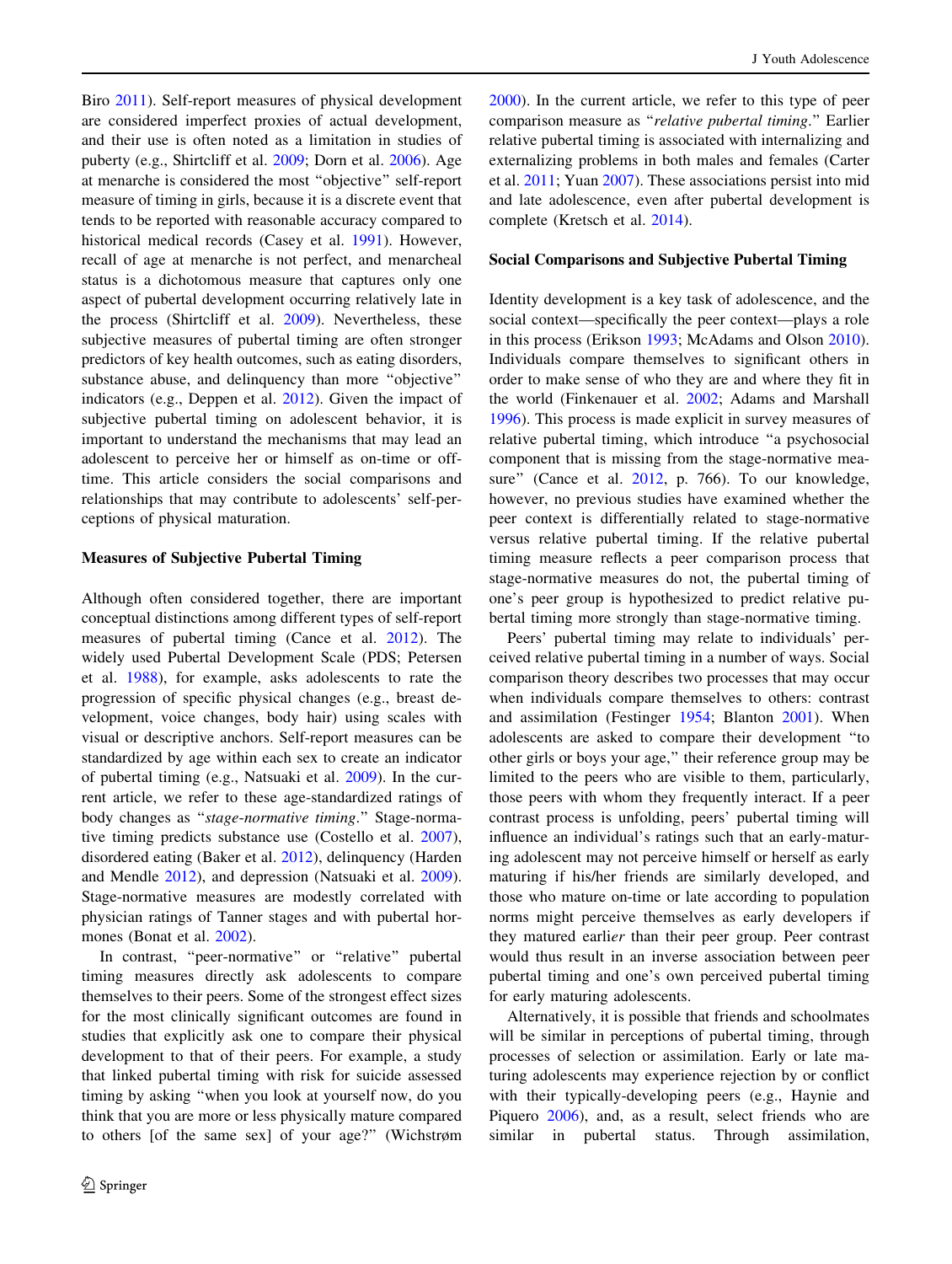adolescents also incorporate features of their peer group into their self-image. Thus, adolescents who have early maturing friends may perceive themselves (or desire to see themselves) as early maturing, regardless of their objective pubertal status. This may play a role in similarity for behaviors such as substance use, delinquency, athletic involvement, academic achievement, and sexual activity, all of which are associated with pubertal timing (reviewed in Mendle et al. [2007;](#page-13-0) Mendle and Ferrero [2012](#page-13-0)).

Cross-cultural differences may also play a role in perceived development. Friends and schoolmates are often similar to one another in race and ethnicity (McPherson et al. [2001](#page-13-0)), and there are racial and ethnic differences in pubertal timing: On average, non-Hispanic White adolescents mature slightly later than Black and Hispanic adolescents (Sun et al. [2002\)](#page-13-0), although they do not necessarily perceive themselves this way (Cance et al. [2012\)](#page-12-0). Friends are also similar in broader aspects of physical appearance, including body mass index (Cohen-Cole and Fletcher [2008](#page-13-0); Fowler and Christakis 2008), which is linked with both perceived and actual earlier development and varies across ethnic and socioeconomic groups (Bonat et al. [2002\)](#page-12-0).

#### Moderation by Individual Characteristics

Studies examining the health effects of pubertal status often limit samples to a narrow age range in early adolescence (i.e., middle school), when there is the greatest variation in objective pubertal status (Lee and Styne [2013](#page-13-0); Parent et al. [2003](#page-13-0)). By mid-adolescence (i.e., high school), when nearly everyone has reached Tanner Stage 5, one might expect less variation in perceived relative timing, with most adolescents rating themselves as average. Previous analyses, however have shown that there are individual differences in perceived relative timing even in high school age samples, and that these individual differences continue to predict important behavioral outcomes (e.g., Kretsch et al. [2014\)](#page-13-0). It is not yet clear whether the social influences for perceived relative timing are the same for younger adolescents, for whom the physical changes of puberty are still ongoing, as they are for older adolescents, whose objective physical development is essentially complete. Several lines of research—on puberty, peer influence, and social cognition—suggest that peer pubertal timing might be more salient for younger adolescents. Perceptions of pubertal timing become more stable (Cance et al. [2012](#page-12-0)) and more accurate (Dubas et al. [1991\)](#page-13-0) over time, suggesting that, by late adolescence, ratings of relative timing will be less influenced by an individual's peer group. Some research suggests that susceptibility to peer influence decreases between ages 14 and 18 (Steinberg and Monahan [2007](#page-13-0)). If peer influence on perceptions of relative pubertal timing show the same pattern, one would expect

that associations between self-reports of individual and peer timing would decrease over time.

In addition to age, it is important to consider potential gender differences in how peers shape perceptions of pubertal timing. Gender differences in social orientation, peer relationships, peer network structure, and body comparison tendencies suggest that peer comparisons may differ for males and females. Studies of friendship network structure suggest that girls have more intimate friendship networks and are more connected to school peer networks than boys (Urberg et al. [1995\)](#page-13-0). A study on social comparison and body image in 7th and 10th graders found that girls made more appearance-based social comparisons than boys (Jones [2001](#page-13-0)). Similar gender differences have been observed among first-year college students (O'Brien et al. [2009](#page-13-0)). Given these findings, and the longstanding view of girls as more peer-oriented than boys (e.g., Rose and Rudolph [2006](#page-13-0)), one might expect that peer characteristics would be more salient for girls' self image that others. However, research on gender differences in susceptibility to peer influence in general is inconclusive. As Brechwald and Prinstein ([2011\)](#page-12-0) summarized, gender moderates peer socialization effects ''only within more complex two- and three-way interaction terms that also consider age and the specific behavior being influenced'' (p. 172).

## Goals and Hypotheses of the Current Study

The goals of the current study were twofold. First, in an exploratory analyses, we examined whether adolescents were similar to their friends and schoolmates in three measures of pubertal timing: (a) "stage-normative" pubertal timing, an age-standardized rating of specific body changes; (b) relative pubertal timing, which directly asked adolescents how developed they were compared to their same-age peers; and (c) girls' age at menarche. Second, we tested peers' pubertal timing (relative, stage-normative, and age at menarche) as a predictor of individuals' relative and stage-normative pubertal timing. We predicted that, controlling for one's own stage-normative timing (and, for girls, age at menarche), the stage-normative timing of one's peers would predict one's own relative pubertal timing. Specifically, adolescents whose peers reported earlier stage-normative timing would report later relative pubertal timing. This prediction was based on the theory that the relative timing measure elicits a social comparison process in which adolescents use their peers as reference groups. We also predicted that, controlling for one's own relative timing, the relative timing of one's peers would not predict one's own stage-normative pubertal timing. This prediction was based on the theory that the stage-normative measure does not elicit the same peer comparison process and, as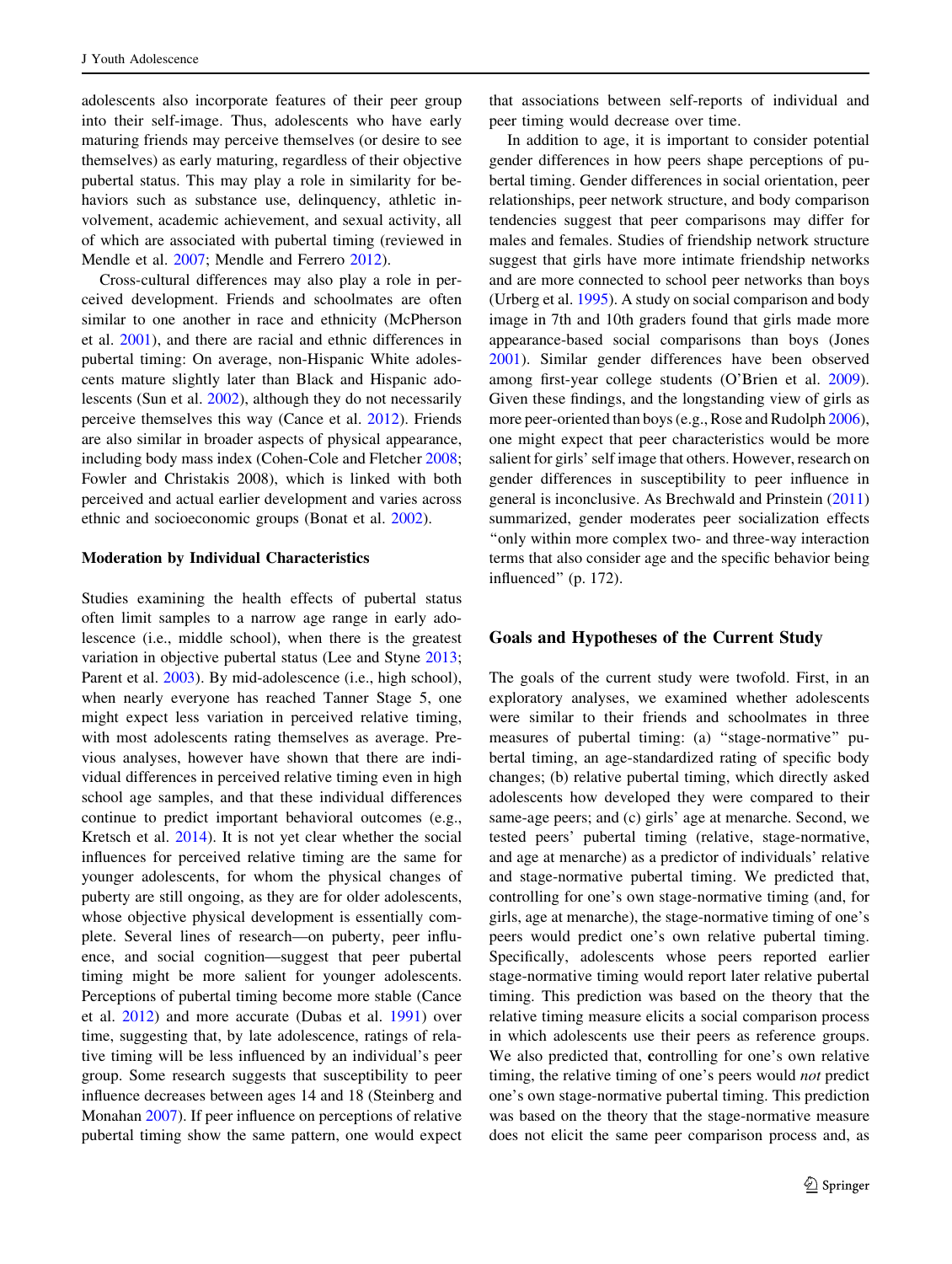such, should not be influenced by pubertal timing of one's peers. We examined both the main effects of age on perceptions of pubertal timing and the interactions between age and peers' stage-normative pubertal timing. We predicted that peers' stage-normative timing would be especially relevant for younger adolescents' relative pubertal timing, because younger adolescents are in the midst of pubertal changes and may be more attuned to differences in maturation among their peer group. Finally, we performed separate analyses for boys and girls, to explore how the associations between peer and individual perceived pubertal timing differed between genders. We did not test gender as a moderator in the full sample, given the different measures of pubertal timing for boys and girls (necessitating that all boys would be missing-by-design on the age at menarche variable).

## Method

#### **Participants**

Data were drawn from the National Longitudinal Study of Adolescent Health (Add Health). Add Health includes four waves of data on health and risk behavior in a nationally representative sample of adolescents who were in grades 7–12 at the initial wave in 1994. Add Health used a schoolbased sampling procedure that started with identifying all schools in the US that had at least 30 students  $(N = 26,666)$ . Schools were stratified according to region, urbanicity, racial composition, school size, and school type. A random sample of 80 schools was selected from these strata, and invited to participate. The feeder middle schools for the high schools in this sample were also invited. Of the selected schools, 79 % agreed to participate, yielding a sample of 134 schools.

A confidential survey was administered to all students in participating schools ( $N = 90,118$ ) during the 1994–1995 academic year. The survey included questions about demographics, academic achievement, school activities, and delinquent behavior. A subsample of 20,745 students was selected to complete a longer, in-home interview between April and December 1995 (Wave I). The home interview included more questions about sensitive topics including sexual activity, drug and alcohol use, and pubertal development. Individuals who completed this interview were interviewed again approximately 1 year later (Wave II). Two additional interviews, Wave III in 2001–2002, and Wave IV in 2007–2009, have been completed. A complete description of the Add Health study is available at [http://](http://www.cpc.unc.edu/projects/addhealth) [www.cpc.unc.edu/projects/addhealth](http://www.cpc.unc.edu/projects/addhealth). The current study uses data primarily from the Wave I in-home interview.

One of the goals of Add Health was to understand adolescent behavior in the context of social networks. Adolescents were asked to nominate up to five male and five female friends and were asked to list best friends first. They were allowed to nominate romantic partners and asked to indicate which, if any, nominated friends were romantic partners. Based on these nominations, it was possible to link data between individual participants and their nominated friends within the same school. There were 16 schools in which all adolescents in the school (rather than a subsample) were recruited for the in-home interview. This sample ( $N = 3702$ ) is considered the saturation sample. Of the students in the saturation sample, 78 % ( $N = 2817$ ) had data on friends' pubertal timing because they nominated at least one identifiable, same sex friend from the school roster, and this friend reported his or her own pubertal timing. The current study includes data from these 2817 individuals ( $M_{\text{age}} = 16.60$ , range 12.5–20.7) and their same-sex friends.

There were several reasons why some adolescents had no data on friends' pubertal timing (i.e., reasons they were removed from the saturation sample of 3702). First, they may not have nominated any same-sex friends  $(N = 232)$ . Second, they may have nominated only out-of-school same-sex friends or friends who were not on the school roster ( $N = 484$ ). Third, they may have nominated an identifiable friend, but this friend did not provide data on pubertal timing  $(N = 169)$ . Adolescents without data on friends' pubertal timing were more likely to be Black  $(\chi^2 = 38.18, df = 1, p < .001; 26 \text{ vs. } 16 \%)$  and/or Hispanic ( $\chi^2 = 9.46$ ,  $df = 1$ ,  $p < .001$ ; 21 vs. 16 %) than those with identifiable nominations. There were no differences in age or gender between those with or without data on peer pubertal timing. Demographic differences between the full Add Health sample  $(N = 20,745)$  and the current study sample ( $N = 2817$ ) are shown in Table [1.](#page-4-0)

#### Measures

#### Individual Characteristics

Relative Pubertal Timing At Wave I, participants were asked, ''how advanced is your physical development compared to other boys/girls your age?'' Response options fell on a five point scale, including: ''I look younger than most" (1); "I look younger than some "(2); "I look about average'' (3); ''I look older than some'' (4); ''I look older than most" (5). The mean response was  $3.18$  ( $SD = 1.10$ ).

Stage-Normative Pubertal Timing At Wave I, females were asked to rate breast development  $(1 - "My breaks are$ about the same size as when I was in grade school'' to  $5 =$  "My breasts are a whole lot bigger than when I was in grade school; they are as developed as a grown woman's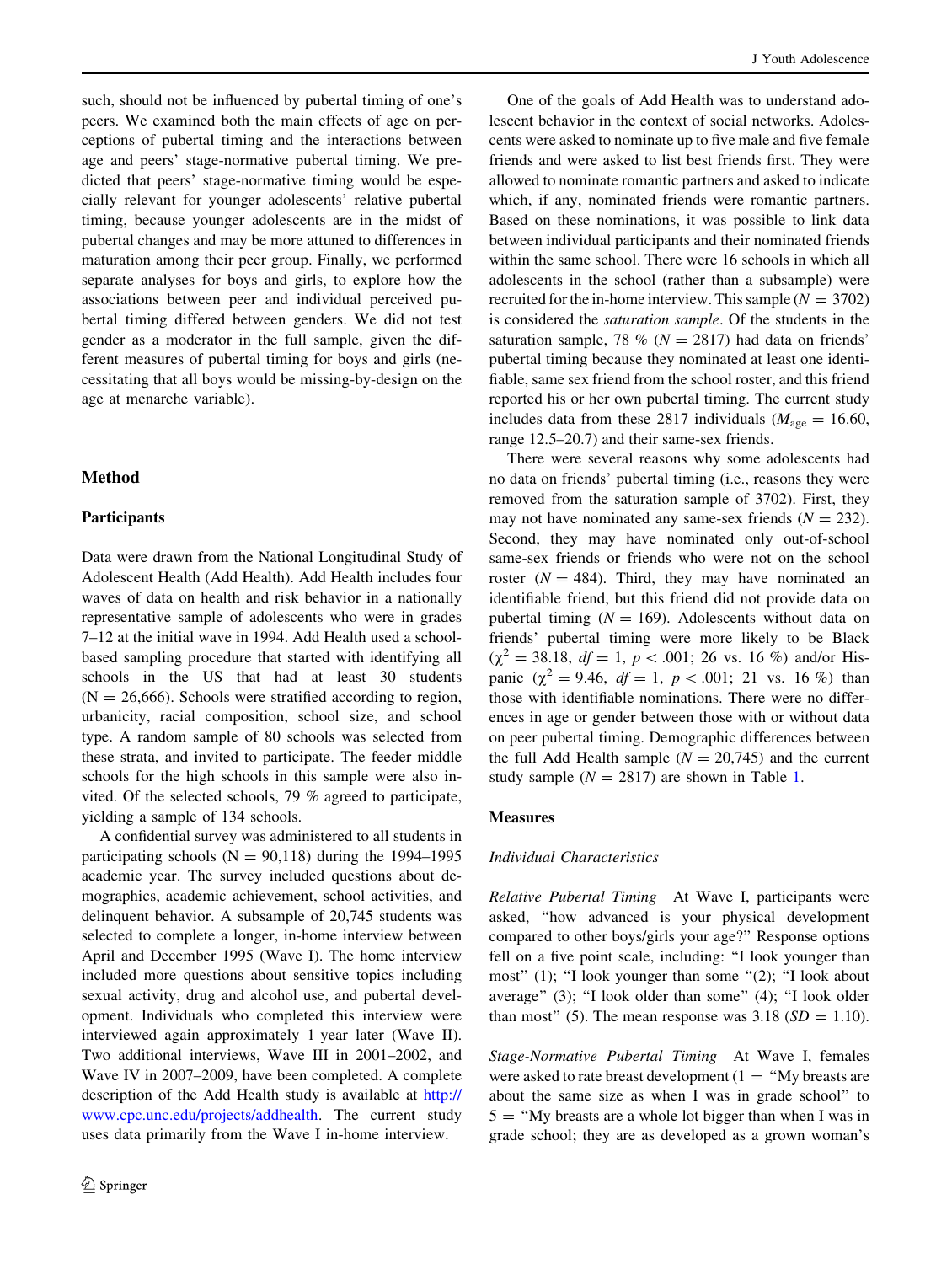<span id="page-4-0"></span>Table 1 Descriptive statistics for study sample  $(N = 2817)$ and full add health sample  $(N = 20,745)$ 

|                                          | Study sample<br>Mean $(SD)$ | Full add health sample<br>Mean $(SD)$ |
|------------------------------------------|-----------------------------|---------------------------------------|
| $Age*$                                   | 16.61(1.56)                 | 16.16(1.72)                           |
| Female                                   | 48.92 %                     | 50.52 %                               |
| Hispanic*                                | 20.37%                      | 17.04 %                               |
| Black*                                   | 15.91 %                     | 23.22 %                               |
| Relative pubertal timing                 | 3.18(1.10)                  | 3.19(1.13)                            |
| Stage-normative pubertal timing          | $-0.02$ (.98)               | 0.00(1.00)                            |
| Age at menarche                          | 12.22(1.40)                 | 12.17 (1.42)                          |
| Friends' mean age                        | 16.60(1.42)                 |                                       |
| % Hispanic friends                       | 16.89 (32.78)               |                                       |
| % Black friends                          | 11.21 (27.91)               |                                       |
| Friends' relative pubertal timing        | 3.19(0.88)                  |                                       |
| Friends' stage-normative pubertal timing | .02(78)                     |                                       |
| Friends' age at menarche                 | 12.26(1.10)                 |                                       |
| School mean age                          | 16.62(.96)                  |                                       |
| School % hispanic                        | 14.84 (17.41)               |                                       |
| School % black                           | 24.12 (19.40)               |                                       |
| School relative timing                   | 3.18(.21)                   |                                       |
| School stage-normative                   | $-.02(.25)$                 |                                       |
| School age at menarche                   | 12.22(0.19)                 |                                       |

School- and friend-level variables are only available for the saturation sample

\* Study sample differs from full sample at  $p < .05$ 

breasts") and body curviness  $(1 = "My body is about as$ curvy as when I was in grade school" to  $5 =$  "My body is a whole lot more curvy than when I was in grade school"). Males were asked to rate underarm hair growth  $(1 - "I)$  have no hair at all" to  $5 = "I$  have a whole lot of hair that is very thick, as much hair as a grown man''), facial hair growth  $(1 = "I)$  have a few scattered hairs, but the growth is not thick," to  $5 =$  "The hair is very thick, like a grown man's facial hair") and voice changes ( $1 =$ "it is about the same as when you were in grade school" to  $5 =$  "it is a whole lot lower than when you were in grade school; it is as low as an adult man's voice''). For each item, we calculated each participant's standardized ( $M = 0$ ,  $SD = 1$ ) deviation from the mean response to this item by adolescents of the same age and gender. These standardized scores on each item were summed. Thus, positive higher values reflected more advanced physical development compared to the physical development reported by same-age same-sex adolescents.

Age at Menarche At Waves I and II, female participants were asked ''Have you ever had a menstrual period?'' If affirmative, they were asked the month and date of their first menstrual period. At Wave III, participants were asked if they had ever had a menstrual period and how old they were when they had their first menstrual period. The current study used the first reported age at menarche for each adolescent (i.e., if an adolescent initially reported that she began menstruating at Wave I and also reported age at menarche at Wave II, the Wave I initial report was used). This was to avoid telescoping bias (Janssen et al. [2006](#page-13-0)), which occurs when individuals remember events as closer to the date of the interview than they actually occurred. The mean age of menarche in the sample was 12.23 years  $(SD = 1.40,$ range  $= 7 - 18$  years). The Pearson correlation between age at menarche reported at Waves I and II ( $r = .76$ ,  $p < .001$ ) was higher than that between Waves II and III ( $r = .53$ ,  $p\lt .001$  and between Waves I and III ( $r = .53, p\lt .001$ ). This may be attributable to telescoping or the fact that menarche at Wave III was reported in years, whereas menarche at Waves I and II was reported in months and years.

Friend Characteristics Using peer nominations, we identified a group of male friends and female friends for each adolescent. We averaged the pubertal timing measures of each adolescent's same-sex friends to obtain three measures of friends' pubertal timing: friends' relative pubertal timing, friends' stage-normative timing, and female friends' average age at menarche. We also calculated the average age of nominated friends and the proportions of friends who were Black and Hispanic.

School Characteristics We computed the average relative and stage-normative timing reported by males and females at each school, as well as the average age at menarche of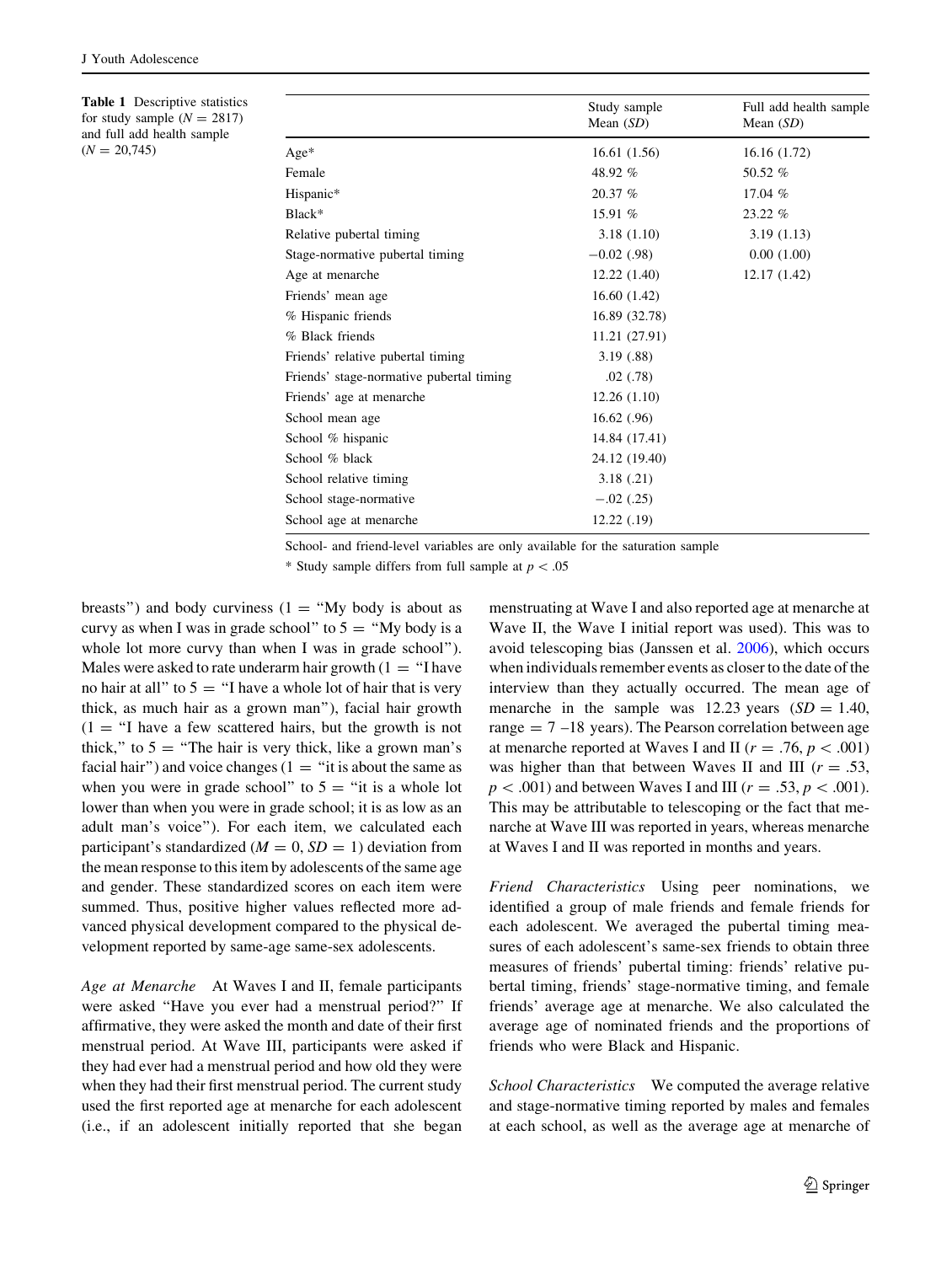females at each school. Each school had an administrator fill out a questionnaire about school characteristics, including the percentages of Black, White, and Hispanic students at each school. The percentages of Black students ranged from 0 to 99 %. The percentages of Hispanic students ranged from 0 to 43 %. We also calculated the average age of students at each school, which ranged from 13.92 to 17.29 ( $M = 16.62$ ,  $SD = .97$ ).

#### Analytic Plan

Analyses were performed in SAS v. 9.2. There was no available measure of male pubertal timing that was equivalent to girls' age at menarche; therefore, separate analyses were performed for males and females. Continuous variables were mean-centered. In an initial step, we examined friend- and school-level similarities for each measure of pubertal timing, by calculating partial correlation coefficients for adolescents and their nominated friends and school-level intraclass correlations.

Relative pubertal timing was then analyzed as the focal dependent variable in a series of regression models that first controlled for individual characteristics and then regressed relative pubertal timing on all measures of peer pubertal timing.

Model 1 included individual characteristics only: selfreported stage-normative timing, age, age-squared, age at menarche (for females), race, and ethnicity. Individuals' stage-normative timing and age at menarche were included to examine whether, after controlling for the expected concordance between these self-report measures, the stagenormative pubertal timing of one's peers would influence a participant's perceived relative pubertal timing. Age and age-squared were included because we used an ageheterogenoues sample and the effect of age on the key measures of pubertal development may not be linear (i.e., the relation between age and puberty may be stronger at younger ages). Model 2 added characteristics of the adolescent's nominated friends as predictors of individuals' relative pubertal timing. Of key interest were the associations between individuals' relative timing and their peers' stage-normative timing. Model 3 added school-level characteristics: the mean level of stage-normative and relative timing reported by same-sex students at each school, as well as demographic characteristics of the schools (percent Black, percent Hispanic, and average age). Subsequent models tested for interactions between age and individual, friend, and school characteristics. Model 4 added an age-by-stage-normative timing interaction and, for females, an age-by-age at menarche interaction. Models 5 and 6 added age-by-friends' pubertal timing and age-by-school timing interactions.

Next, stage-normative timing was analyzed as the focal dependent variable in a similar series of regression models.

We regressed stage-normative pubertal timing on all measures of peer pubertal timing. The same approach was used in adding individual, friend, and school characteristics followed by a series of age interaction terms.

For both sets of pubertal timing outcome measures, analyses were initially performed using mixed-effects models using PROC MIXED in SAS to account for potential school-level clustering in pubertal timing. However, for models predicting relative timing, after adding the school-level characteristics in Model 3 the school-level random effects were reduced to zero, indicating that all of the school-level clustering for relative timing was due to these characteristics, yielding a general linear (OLS regression) model with the same results. For models predicting stage-normative timing, after adding the schoollevel characteristics in Model 3, the school-level random effects were significant, so analyses for stage- normative timing used mixed-effects models.

## Results

# To What Extent Are Adolescents Similar to Their Friends and Schoolmates in Self-reported Pubertal Timing?

Results of correlational analyses are shown in Table [2](#page-6-0). For each measure of pubertal timing, we examined the partial correlation between self and friends' self-report, controlling for age, race, and ethnicity. Males were similar to their nominated friends in self-reported stage-normative pubertal timing ( $r = .16$ ,  $p < .001$ ). Females were similar to their nominated friends in relative pubertal timing  $(r = .07)$ ,  $p < .05$ ).

We also estimated the intraclass correlation coefficient (ICC) within each school, for each measure of pubertal timing. The ICC was computed using linear mixed models that estimated the random effect of school, controlling for fixed effects of school demographics (mean age and percentages of Black and Hispanic students). There were modest between-school differences in male stage-normative pubertal timing (ICC = .04,  $p$  < .05). However, there were no between-school differences in the other measures of pubertal timing that were not explained by school average age and by racial and ethnic demographics. That is, any apparent clustering of pubertal timing within schools was due to clustering of racial/ethnic minorities within schools.

## Does the Stage-Normative Timing of the Peer Group Predict Relative Pubertal Timing?

Results of regression analyses using relative pubertal timing as the dependent variable are shown in Table [3](#page-6-0) for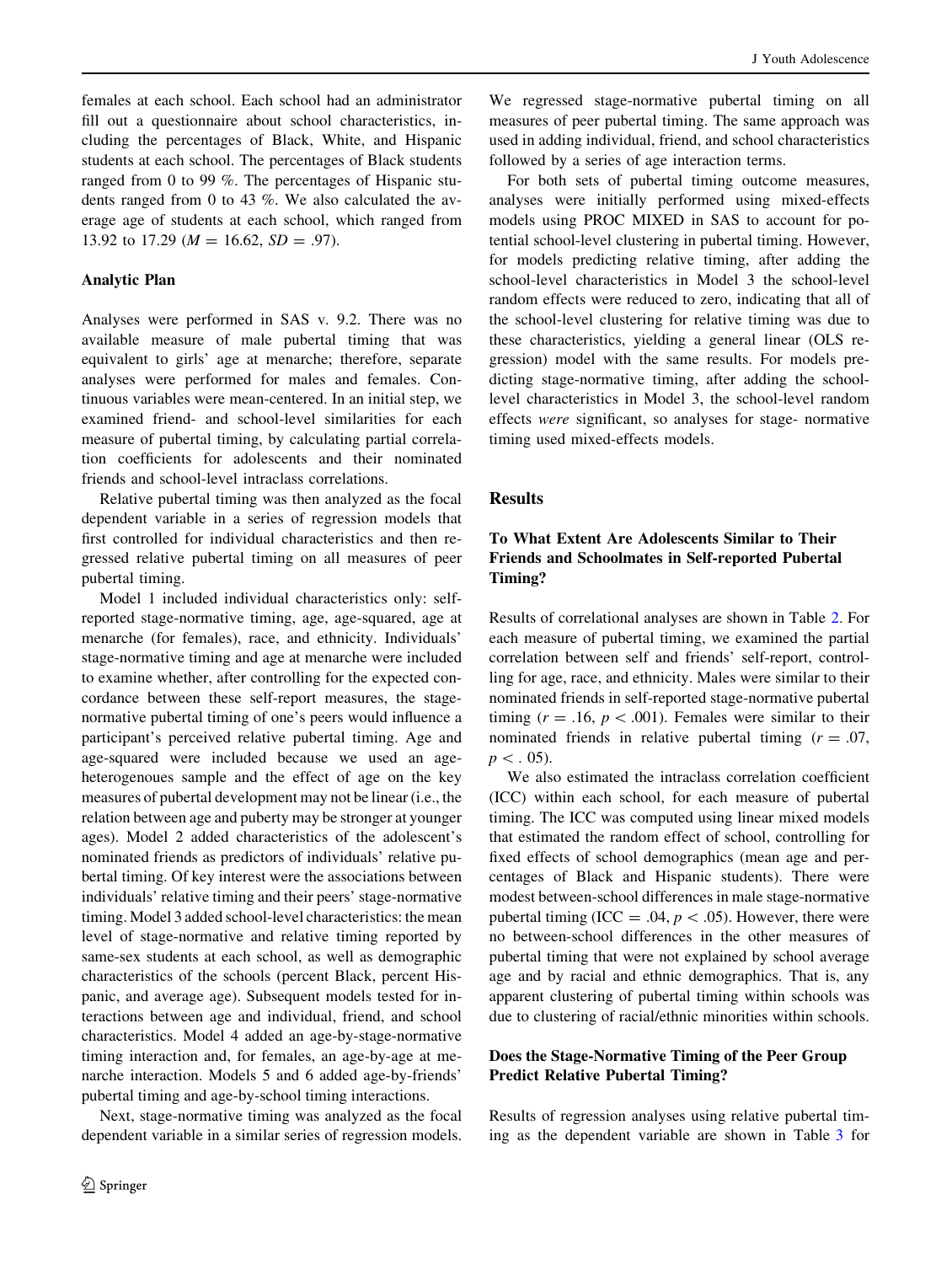<span id="page-6-0"></span>

|                                                                               | Female relative<br>pubertal timing <sup>c</sup> | Female stage-<br>normative timing <sup>a</sup> | Age at<br>menarche | Male relative<br>pubertal timing <sup>c</sup> | Male stage-<br>normative timing <sup>e</sup> |
|-------------------------------------------------------------------------------|-------------------------------------------------|------------------------------------------------|--------------------|-----------------------------------------------|----------------------------------------------|
| Partial correlations between adolescents<br>and same-sex friends <sup>a</sup> | $0.07*$                                         | 0.03                                           | 0.07               | 0.06                                          | $0.16***$                                    |
| School-level intraclass correlations <sup>b</sup>                             | 0.00                                            | $0.00\,$                                       | 0.00               | 0.00                                          | $0.04*$                                      |

<sup>a</sup> Partial correlations control for peers' age (mean age of nominated peers), race (% of peers who report Black race), and ethnicity (% of peers who report Hispanic ethnicity)

<sup>b</sup> School ICCs control for fixed effects of school racial composition and mean student age

 $c$  Relative pubertal timing was assessed by the question "How developed are you compared to other boys/girls your age?"

<sup>d</sup> Female stage-normative pubertal timing is based on age-standardized ratings of breast growth and body curvature

<sup>e</sup> Male stage-normative pubertal timing is based on age-standardized ratings of voice changes, facial hair, and body hair

 $* p < .05; **p < .01; **p < .001$ 

|  |  |  | <b>Table 3</b> Predicting male relative pubertal timing from individual, friend, and school variables |  |  |
|--|--|--|-------------------------------------------------------------------------------------------------------|--|--|
|  |  |  |                                                                                                       |  |  |

|                                 | Model 1                   | Model 2         | Model 3          | Model 4          | Model 5          | Model 6           |
|---------------------------------|---------------------------|-----------------|------------------|------------------|------------------|-------------------|
| Individual variables            |                           |                 |                  |                  |                  |                   |
| Stage-normative timing          | $.42$ $(.02)$ ***         | .41 $(.03)$ *** | $.39(.03)$ ***   | $.37(.03)$ ***   | $.38(.03)$ ***   | $.37 \,(.03)$ *** |
| Age                             | $.56(.28)$ *              | .63(0.36)       | $.80(.41)*$      | .79(.40)         | $.80(.41)*$      | $.86(.42)$ *      |
| Age-squared                     | $-.02$ (.01) <sup>*</sup> | $-.02*(.01)$    | $-.03$ $(.01)^*$ | $-.03$ $(.01)^*$ | $-.03$ $(.01)^*$ | $-.03$ $(.01)^*$  |
| <b>Black</b>                    | .06(.07)                  | .04(03)         | .05(0.17)        | .05(0.17)        | .04(.18)         | .04(.18)          |
| Hispanic                        | $-.09(.06)$               | $-.07(.11)$     | 0.00(0.12)       | $-0.01$ (.12)    | $-0.02$ (.12)    | $-0.02$ (.12)     |
| Friend variables                |                           |                 |                  |                  |                  |                   |
| Friends' stage-normative timing |                           | $-.03$ (.04)    | $-.06(.04)$      | $-.06(.04)$      | $-.08(.05)$      | $-.09(.05)$       |
| Friends' relative timing        |                           | .05(.04)        | .04(.04)         | .04(.04)         | $.03$ $(.04)$    | .03(0.04)         |
| Friends' mean age               |                           | $.09(.04)*$     | $.12(.05)*$      | $.11(.05)*$      | $.11(.05)*$      | $.12 \; (.05)^*$  |
| % Black friends                 |                           | 0.04(0.20)      | 0.16(.21)        | 0.16(0.21)       | 0.16(0.21)       | 0.16(0.22)        |
| % Hispanic friends              |                           | $0.00$ $(.14)$  | 0.09(0.15)       | 0.09(0.15)       | 0.07(0.15)       | 0.08(0.15)        |
| School variables                |                           |                 |                  |                  |                  |                   |
| School stage-normative timing   |                           |                 | $-.41(.35)$      | $-.35(.35)$      | $-.31(.35)$      | $-.34(.36)$       |
| School relative timing          |                           |                 | $.85(.37)*$      | $.86(.37)*$      | $.91(.37)$ *     | $.92(.38)*$       |
| School age                      |                           |                 | $-.04(.06)$      | $-.04(.06)$      | $-.04(.06)$      | $-.05(.06)$       |
| % Black students                |                           |                 | 0.00(0.00)       | 0.00(0.00)       | 0.00(0.00)       | 0.00(0.00)        |
| % Hispanic students             |                           |                 | $0.00$ $(.01)$   | $0.00$ $(.01)$   | $0.00$ $(.01)$   | $0.00$ $(.01)$    |
| Moderation by age               |                           |                 |                  |                  |                  |                   |
| Stage $\times$ age              |                           |                 |                  | .03(0.02)        | .03(0.02)        | .03(0.02)         |
| Friends' stage $\times$ age     |                           |                 |                  |                  | .04(0.03)        | .04(03)           |
| Friends' relative $\times$ age  |                           |                 |                  |                  | .02(0.02)        | .02(0.02)         |
| School stage $\times$ age       |                           |                 |                  |                  |                  | $-.11(.16)$       |
| School relative $\times$ age    |                           |                 |                  |                  |                  | .06(.20)          |
| Model $R^2$                     | .14                       | .15             | .16              | .16              | .16              | .16               |

\* p < .05; \*\*p < .01; \*\*\*p < .001

males and Table [4](#page-7-0) for females. Model 1 for males showed the expected positive association between self-reported relative and stage-normative timing ( $\beta = .42$ ,  $p < .001$ ). Males with greater age-standardized ratings of body changes (earlier stage-normative timing) also reported that they were more physically developed than their peers. Age was negatively associated with relative timing ( $\beta = -.56$ ,  $p\lt 0.05$ ). There was also a significant, negative quadratic effect of age on relative timing ( $\beta = -.02$ ,  $p < .05$ ): as boys aged, they perceived their pubertal development to be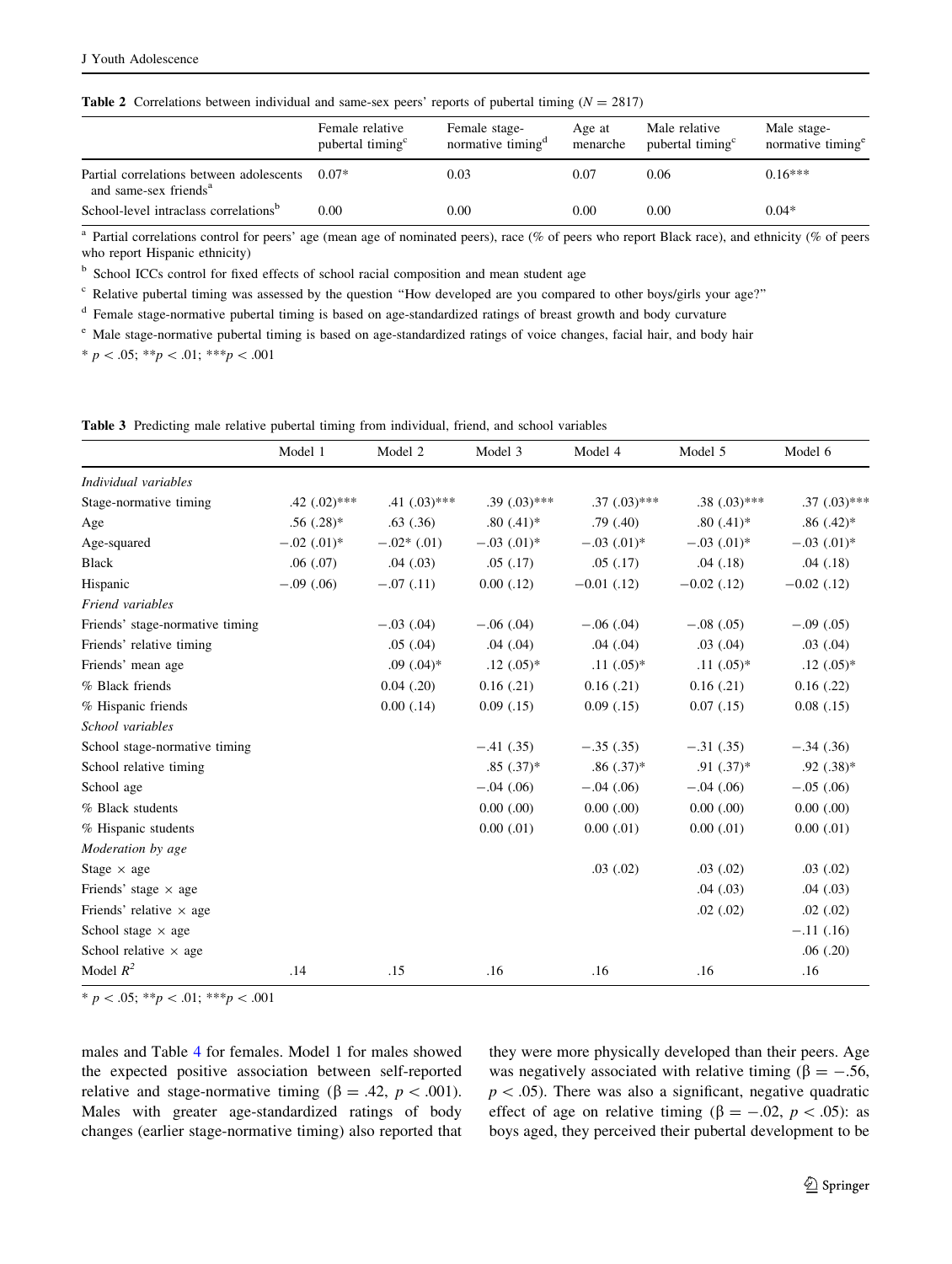<span id="page-7-0"></span>Table 4 Predicting female relative pubertal timing from individual, friend, and school variables

|                                    | Model 1            | Model 2           | Model 3           | Model 4          | Model 4a          | Model 5           | Model 6                     |
|------------------------------------|--------------------|-------------------|-------------------|------------------|-------------------|-------------------|-----------------------------|
| Individual variables               |                    |                   |                   |                  |                   |                   |                             |
| Stage-normative timing             | .39 $(.02)$ ***    | $.39 \,(.02)$ *** | $.39(0.03)$ ***   | $.37(.03)$ ***   | $.37 \,(.03)$ *** | $.37$ $(.03)$ *** | $.36(.03)$ ***              |
| Age at menarche                    | $-.15(.02)$ ***    | $-.16(.02)$ ***   | $-.15(.02)$ ***   | $-.16(.02)$ ***  | $-.17(.02)$ ***   | $-.17(.02)$ ***   | $-.17(.02)$ ***             |
| Age                                | $1.00$ $(.27)$ *** | $.97$ $(.34)$ *** | $1.04$ $(.42)*$   | $1.15$ $(.42)**$ | $.81(0.45)$ **    | $1.17(.51)$ *     | $1.21(.55)*$                |
| Age-squared                        | $-.03$ $(.01)$ *** | $-.03$ $(.01)$ ** | $-.03$ $(.01)$ ** | $-.04(.01)$ **   | $-.04(.01)$ **    | $-.03$ $(.01)$ ** | $-.04$ $(.01)$ <sup>*</sup> |
| <b>Black</b>                       | $-.27(.06)$ ***    | $-.27(.06)$ **    | $-.12(.17)$       | $-.10(.17)$      | .08(.18)          | .09(0.18)         | .10(0.18)                   |
| Hispanic                           | $-.03(.06)$        | $-.08(.11)$       | $-.03$ $(.12)$    | $-.03(.12)$      | .03(.12)          | .03(.12)          | .03(.12)                    |
| Friend variables                   |                    |                   |                   |                  |                   |                   |                             |
| Friends' stage-normative<br>timing |                    | .01(0.04)         | $-.02$ (.04)      | $-.02$ (.04)     | $-.02$ (.04)      | $-.02$ (.04)      | $-.02$ (.04)                |
| Friends' relative timing           |                    | .03(.04)          | .01(0.04)         | $-.01$ (.04)     | $-.02$ (.04)      | $-.02$ (.04)      | $-.02(.03)$                 |
| Friends' menarche                  |                    | $-.01$ $(.03)$    | $-.02(.03)$       | $-.02(.03)$      | $-.01(.03)$       | $-.01$ $(.03)$    | $-.01(.03)$                 |
| Friends' mean age                  |                    | $0.00$ $(.04)$    | .03(.04)          | .03(0.04)        | $.02$ $(.04)$     | $.03$ $(.04)$     | .03(0.05)                   |
| % Black friends                    |                    | .09(.19)          | .13(.21)          | .10(.21)         | .05(.21)          | .05(.21)          | .06(.21)                    |
| % Hispanic friends                 |                    | .07(.14)          | .26(.14)          | .26(.14)         | .27(.14)          | .28(.14)          | $.29(.15)*$                 |
| School variables                   |                    |                   |                   |                  |                   |                   |                             |
| School stage-normative<br>timing   |                    |                   | $-.02$ (.37)      | $-.01$ (.37)     | $-.17(.37)$       | $-.19(.37)$       | $-.22(.38)$                 |
| School relative timing             |                    |                   | .66(.43)          | .62(.44)         | .52(.44)          | .52(.44)          | .47(.45)                    |
| School age                         |                    |                   | $-.02$ $(.07)$    | $-.03$ $(.07)$   | $0.00$ $(.07)$    | $0.00$ $(.07)$    | $0.01$ $(.07)$              |
| School menarche                    |                    |                   | .13(.27)          | .16(.27)         | .04(.27)          | .00(.27)          | $-.04(.29)$                 |
| % Black students                   |                    |                   | 0.00(0.00)        | 0.00(0.00)       | $-.01$ $(.00)$    | $-.01$ $(.00)$    | $-.01(.00)$                 |
| % Hispanic students                |                    |                   | $0.00$ $(.01)$    | $0.00$ $(.01)$   | $0.00$ $(.01)$    | $0.00$ $(.01)$    | $0.00$ $(.01)$              |
| Moderation by age                  |                    |                   |                   |                  |                   |                   |                             |
| Stage $\times$ age                 |                    |                   |                   | $-.01$ $(.02)$   | $-.01$ $(.02)$    | $-.01$ $(.02)$    | .00(0.02)                   |
| Menarche $\times$ age              |                    |                   |                   | $.03$ $(.01)*$   | .03(.01)          | $.03$ $(.01)*$    | $.03$ $(.01)*$              |
| Black $\times$ age                 |                    |                   |                   |                  | $-.22(.08)$ **    | $-.23(.08)$ **    | $-.24(.08)$ **              |
| Hispanic $\times$ age              |                    |                   |                   |                  | $-.07(.06)$       | $-.08(.06)$       | $-.09(.06)$                 |
| Friends' stage $\times$ age        |                    |                   |                   |                  |                   | $0.00$ $(.02)$    | $0.00$ $(.02)$              |
| Friends' relative $\times$ age     |                    |                   |                   |                  |                   | $0.00$ $(.02)$    | .01(0.02)                   |
| Friends' menarche $\times$ age     |                    |                   |                   |                  |                   | $-.03(.02)$       | $-.03$ $(.02)$              |
| School stage $\times$ age          |                    |                   |                   |                  |                   |                   | .03(.17)                    |
| School relative $\times$ age       |                    |                   |                   |                  |                   |                   | $-.10(.16)$                 |
| School menarche $\times$ age       |                    |                   |                   |                  |                   |                   | $-.06(.14)$                 |
| Model $R^2$                        | .21                | .22               | .22               | .22              | .23               | .23               | .23                         |

\*  $p$  < .05; \*\*  $p$  < .01; \*\*\*  $p$  < .001

earlier until age 15 when this perception shifted to reflect on-time development. There were no significant racial/ ethnic differences in relative pubertal timing among boys.

Model 2 added main effects of the adolescent's nominated friends. Contrary to predictions, there were no associations between a boy's relative pubertal timing and either measure of pubertal timing reported by his nominated friends, after controlling for his own individual characteristics. Main effects of individual stage-normative timing remained significant, as did the quadratic age effect, but the linear effect of age became non-significant. There was a positive association between friends' mean age and relative pubertal timing ( $\beta = .09$ ,  $p < .05$ ). Males with older friends perceived themselves as more physically developed than others their age. There were no effects of friends' race or ethnicity.

Model 3 added school-level predictors of relative pubertal timing. At the school level, there was a positive association between relative timing and the average relative timing reported by one's schoolmates ( $\beta = .85$ ,  $p$  < .05), suggesting school-level similarity for relative timing. This result contrasted with the minimal schoollevel ICC estimated in our preliminary correlational analyses; the discrepancy may be due to the additional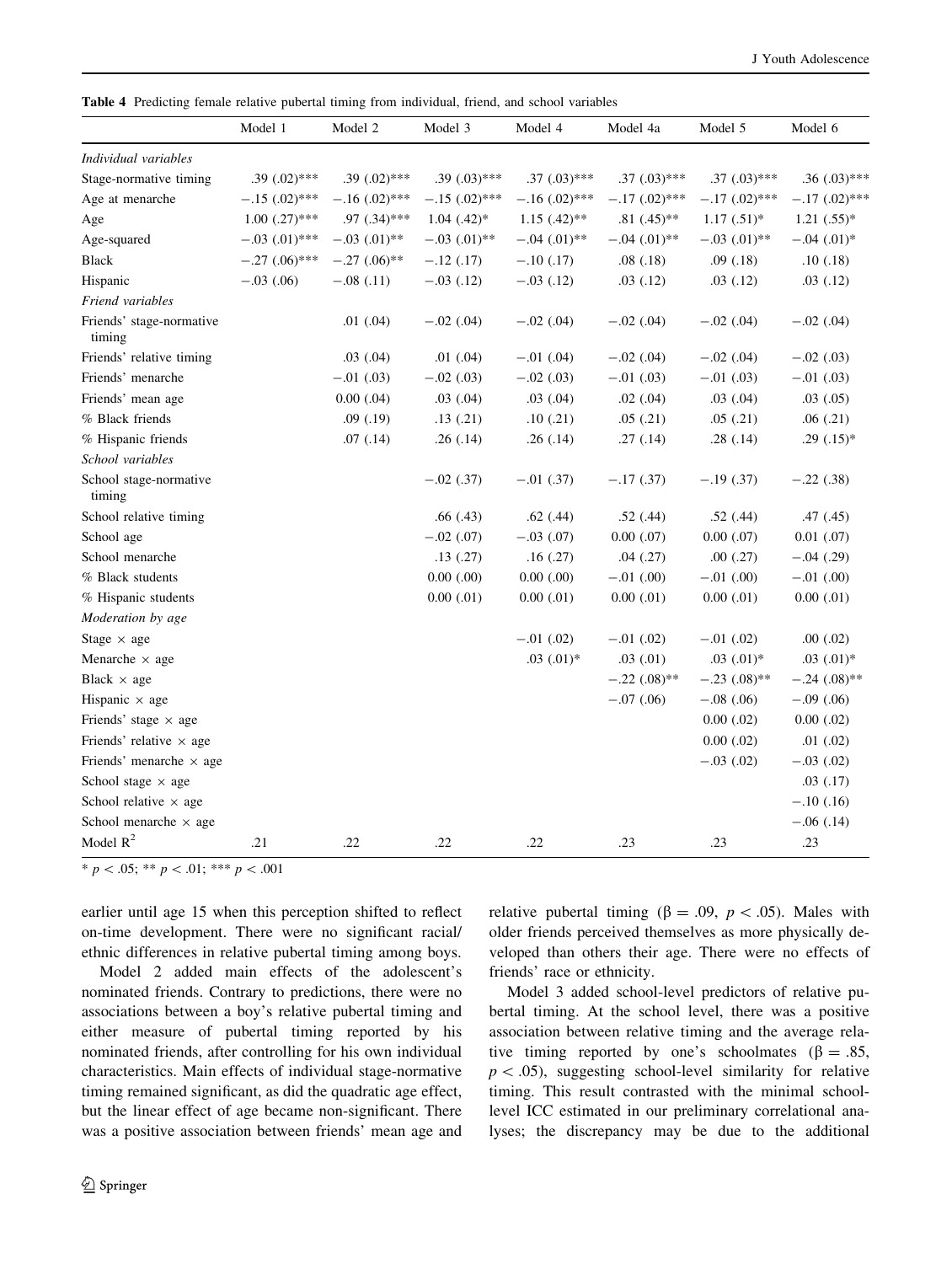individual-level and friend-level covariates that were included in the regression models. The racial and ethnic composition of the school was not associated with boys' relative pubertal timing. Effects of age and friends' mean age remained significant in this model. Subsequent models added interactions between age and individual (Model 4), friend (Model 5) and school (Model 6) characteristics. We found no significant interactions between age and any of these characteristics.

Parallel analyses for females are shown in Table [4.](#page-7-0) Model 1, which included individual characteristics only, showed positive associations between stage-normative and relative pubertal timing ( $\beta = .39$ ,  $p < .001$ ). Age at menarche was also negatively associated with relative pubertal timing  $(\beta = -.15, p < .001)$ . Thus, as would be expected, females with earlier age at menarche and with more advanced agestandardized ratings of body changes also rated themselves as more developed than others their age. There were also racial and ethnic differences in relative pubertal timing. Compared to White females, Black ( $\beta = -.27, p < .001$ ) and Hispanic ( $\beta = -.03$ ,  $p < .001$ ) females tended to rate themselves as less developed than their same-aged peers.

Models 2 and 3 added characteristics of female friends and schoolmates, respectively. There was no evidence for an association between relative timing and friends' or schoolmates' pubertal timing, and there were no friend-level or school-level effects of age, race, or ethnicity (that is, there were no significant effects of friend or schoolmate race, ethnicity, or age on females' self-reported relative pubertal timing). The individual-level effect of Hispanic ethnicity became non-significant when friend-level effects were added.

Model 4 added interactions between age and individuals' stage-normative timing and age at menarche in predicting relative pubertal timing. The negative association between age at menarche and relative pubertal timing was weaker for older girls ( $\beta = .03$ ,  $p < .05$ ). Model 4a added interactions between age and Black race and between age and Hispanic ethnicity to test whether these timing  $\times$  age interactions remained significant when race/ethnicity  $\times$  age interactions were added. The age  $\times$  menarche interaction was no longer significant with these additional interaction terms. There was a significant interaction between age and Black race ( $\beta$  =  $-.23, p < .01$ ), suggesting that the tendency for Black girls to report later relative pubertal timing increased with age. In Model 5, which added interactions between age and friends' pubertal timing, the age  $\times$  menarche interaction was significant, as was the age  $\times$  Black race interaction. Overall, these interaction models suggested that perceptions of relative pubertal timing become less linked to age at menarche and more linked to race among older girls. Model 6 added interactions between age and schoolmates' pubertal timing, none of which was significant. Across all models,  $R^2$  values ranged from .14 to .16, suggesting that friend- and schoollevel characteristics did not explain more variance than individual level predictors, and that most variation in relative pubertal timing was left unexplained, even by other selfreport measures of pubertal timing.

# Do Any Measures of Peers' Pubertal Timing Predict Individual Stage-Normative Pubertal Timing?

Results of regression analyses using stage-normative pubertal timing as the dependent variable are shown in Table [5](#page-9-0) for males and Table [6](#page-10-0) for females. Model 1 for males showed the expected positive association between self-reported relative and stage-normative timing ( $\beta = .32$ ,  $p$  < .001). Neither age nor age-squared were directly associated with stage-normative timing, which was expected since stage-normative timing was itself age-standardized.

Model 2 added main effects of the adolescent's nominated friends. Consistent with initial correlational analyses, boys' stage-normative timing was positively associated with their male friends' stage-normative timing. There were no associations between boys' stage-normative timing and their friends' relative pubertal timing. There were no significant effects of friends' age, race, or ethnicity on males' stage-normative timing. Model 3 added schoollevel predictors of stage-normative pubertal timing. At the school level, there was a positive association between stage-normative timing and the average stage-normative timing reported by one's male schoolmates ( $\beta = 1.07$ ,  $p\lt 0.001$ , suggesting school-level similarity for stagenormative timing. This result aligned with the school-level ICC estimated in our preliminary correlational analyses. The racial and ethnic composition of the school was not associated with boys' stage-normative pubertal timing. Subsequent models added interactions between age and individual (Model 4), friend (Model 5) and school (Model 6) characteristics. We found no significant interactions between age and any of these characteristics in predicting boys' stage-normative pubertal timing.

Parallel analyses for females are shown in Table [6.](#page-10-0) Model 1, which included individual characteristics only, showed positive associations between stage-normative and relative pubertal timing ( $\beta = .33$ ,  $p < .001$ ). Age at menarche was surprisingly not significantly predictive of stage-normative timing. Black females had earlier stagenormative timing than their same-aged, White female peers  $(\beta = .15, p < .05).$ 

Models 2 and 3 added characteristics of female friends and schoolmates, respectively. There was no evidence for an association between stage-normative timing and any measure of friends' pubertal timing. However, consistent with findings for boys, at the school level, there was a significant association between school and individual stage-normative timing ( $\beta = .98$ ,  $p < .01$ ). There were no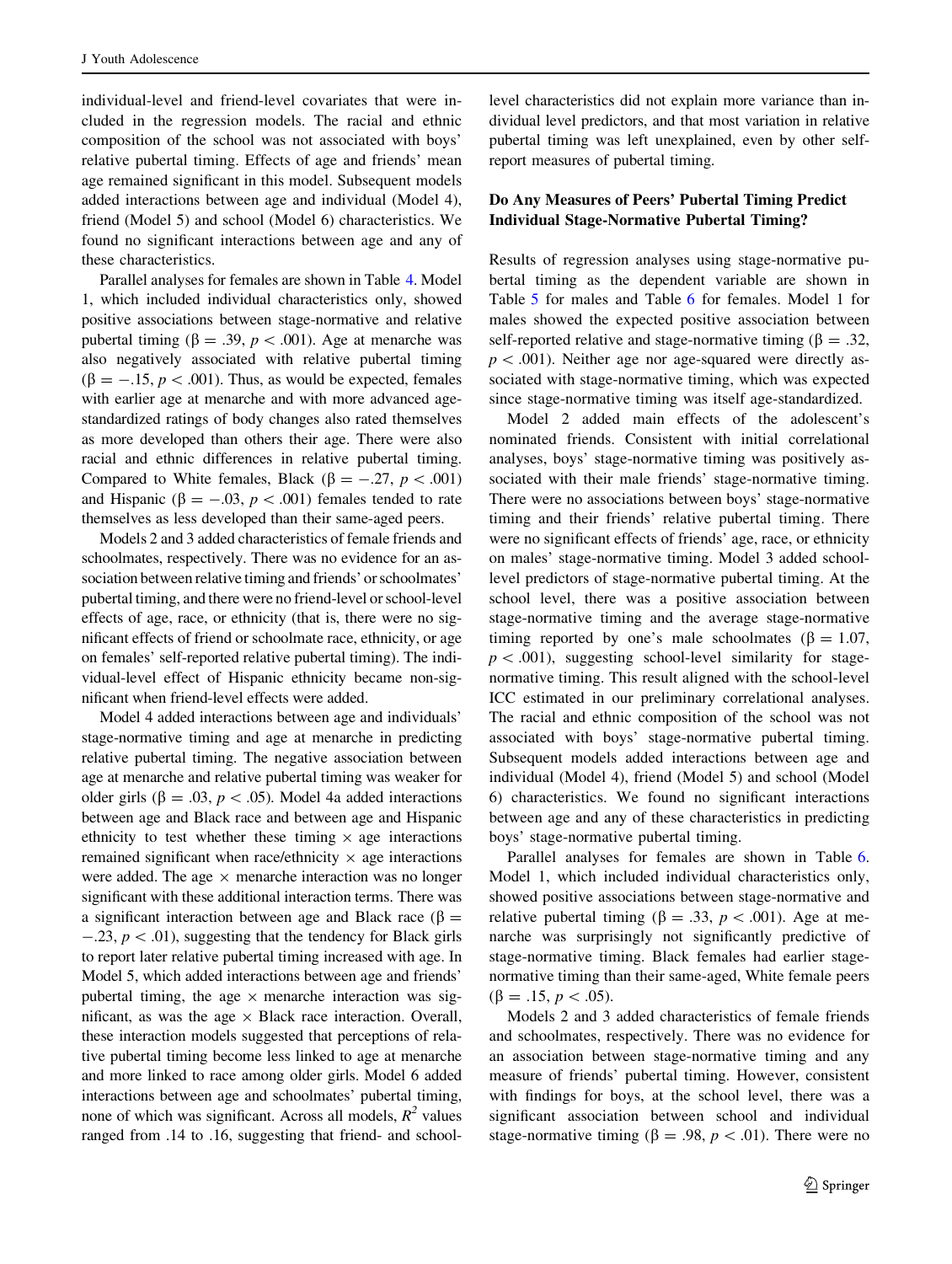<span id="page-9-0"></span>Table 5 Predicting male stage-normative pubertal timing from individual, friend, and school variables

|                                 | Model 1           | Model 2        | Model 3            | Model 4            | Model 5            | Model 6         |
|---------------------------------|-------------------|----------------|--------------------|--------------------|--------------------|-----------------|
| Individual variables            |                   |                |                    |                    |                    |                 |
| Relative timing                 | $.32$ $(.02)$ *** | $.32(.02)$ *** | $.29(.02)$ ***     | $.29 \,(.03)$ ***  | $.29(.03)$ ***     | $.29(0.03)$ *** |
| Age                             | .08(.24)          | $-.06(.31)$    | .21(.35)           | .22(.35)           | .22(.35)           | .27(.36)        |
| Age-squared                     | .00(0.01)         | 0.00(0.01)     | $-.01$ (.01)       | $-.01$ (.01)       | $-.01$ (.01)       | $-.01$ (.01)    |
| <b>Black</b>                    | $.32(.06)$ ***    | $.29(.14)*$    | $-.09(.15)$        | $-.09(.15)$        | $-.09(.15)$        | $-.08(.15)$     |
| Hispanic                        | $.12(.05)^*$      | .13(.10)       | $-.08(.10)$        | $-.08(.10)$        | $-.08(.10)$        | $-.08(.10)$     |
| Friend variables                |                   |                |                    |                    |                    |                 |
| Friends' stage-normative timing |                   | $.17(.03)$ *** | $.10(.04)$ **      | $.10(.04)$ **      | $.09$ $(.04)*$     | $.09(0.04)*$    |
| Friends' relative timing        |                   | 0.00(0.03)     | $-.01$ (.03)       | $-.01$ (.03)       | $-.01$ (.03)       | $-.01$ (.03)    |
| Friends' mean age               |                   | $.02$ $(.04)$  | .06(.04)           | .06(.04)           | .06(.04)           | .06(.04)        |
| % Black friends                 |                   | $-.01$ (.17)   | .06(0.18)          | .06(0.18)          | .06(.19)           | .06(.19)        |
| % Hispanic friends              |                   | $-.02$ (.12)   | $.28(.13)*$        | $.28(.13)*$        | $.28(.13)*$        | $.28(.13)*$     |
| School variables                |                   |                |                    |                    |                    |                 |
| School stage-normative timing   |                   |                | $1.07$ $(.30)$ *** | $1.07$ $(.30)$ *** | $1.08$ $(.30)$ *** | $1.08(.31)$ *** |
| School relative timing          |                   |                | $-.48(.32)$        | $-.48(.32)$        | $-.47(.32)$        | $-.51(.33)$     |
| School age                      |                   |                | $-.09(.05)$        | $-.09(.05)$        | $-.09(.05)$        | $-.09(.05)$     |
| % Black students                |                   |                | 0.00(0.00)         | 0.00(0.00)         | 0.00(0.00)         | 0.00(0.00)      |
| % Hispanic students             |                   |                | 0.00(0.00)         | 0.00(0.00)         | 0.00(0.00)         | 0.00(0.00)      |
| Moderation by age               |                   |                |                    |                    |                    |                 |
| Relative $\times$ age           |                   |                |                    | $0.00$ $(.02)$     | $0.00$ $(.02)$     | $0.00$ $(.02)$  |
| Friends' stage $\times$ age     |                   |                |                    |                    | .01(0.02)          | .01(0.02)       |
| Friends' relative $\times$ age  |                   |                |                    |                    | $0.00$ $(.02)$     | $0.00$ $(.02)$  |
| School stage $\times$ age       |                   |                |                    |                    |                    | $-.01$ (.14)    |
| School relative $\times$ age    |                   |                |                    |                    |                    | $-.05(.18)$     |

\* p < .05; \*\* p < .01; \*\*\* p < .001

friend-level or school-level effects of age, race, or ethnicity on females' self-reported stage-normative pubertal timing. The individual-level effect of Black race became non-significant when friend-level effects were added.

Model 4 examined interactions between age and age at menarche and between age and relative pubertal timing in predicting stage-normative timing. No age interactions were significant. Models 5 and 6 added interactions between age and friends' pubertal timing and schoolmates' pubertal timing, none of which were significant. The main effect of Black race was significant in these models, with Black girls reporting earlier stage-normative timing ( $\beta = .03, p < .05$ ). In addition, a significant main effect of friends' age at menarche was found, such that girls whose friends had earlier ages at menarche reported earlier stage-normative pubertal timing.

# Do Race and Ethnicity Moderate Associations Between Peer Stage-Normative Timing and Individual Relative Timing?

We conducted exploratory analyses to test whether race and ethnicity moderated the hypothesized effects (i.e., an effect of peer stage-normative timing on individual relative

pubertal timing). A series of models, analogous to the age moderation models, were estimated to test for interactions between Black race and peer pubertal timing (relative, stage-normative, and age at menarche) and between Hispanic ethnicity and peer pubertal timing. These models revealed no significant moderating effects of race ethnicity. Full results from race/ethnicity moderation models are available from the first author upon request.

# **Discussion**

Self-report measures of pubertal timing correlate modestly with each other and with clinically assessed methods and are therefore often considered imperfect proxies for underlying biological changes (reviewed in Shirtcliff et al. [2009](#page-13-0); see also Dorn et al. [2006\)](#page-13-0). Nevertheless, these measures predict an array of important health risks and behaviors in adolescents, indicating that perceptions of timing are meaningful psychological constructs. Moreover, different self-report measures often predict different outcomes (see Baams et al. [2015](#page-12-0)). While it has been theorized that accuracy of self-report measures may hinge on social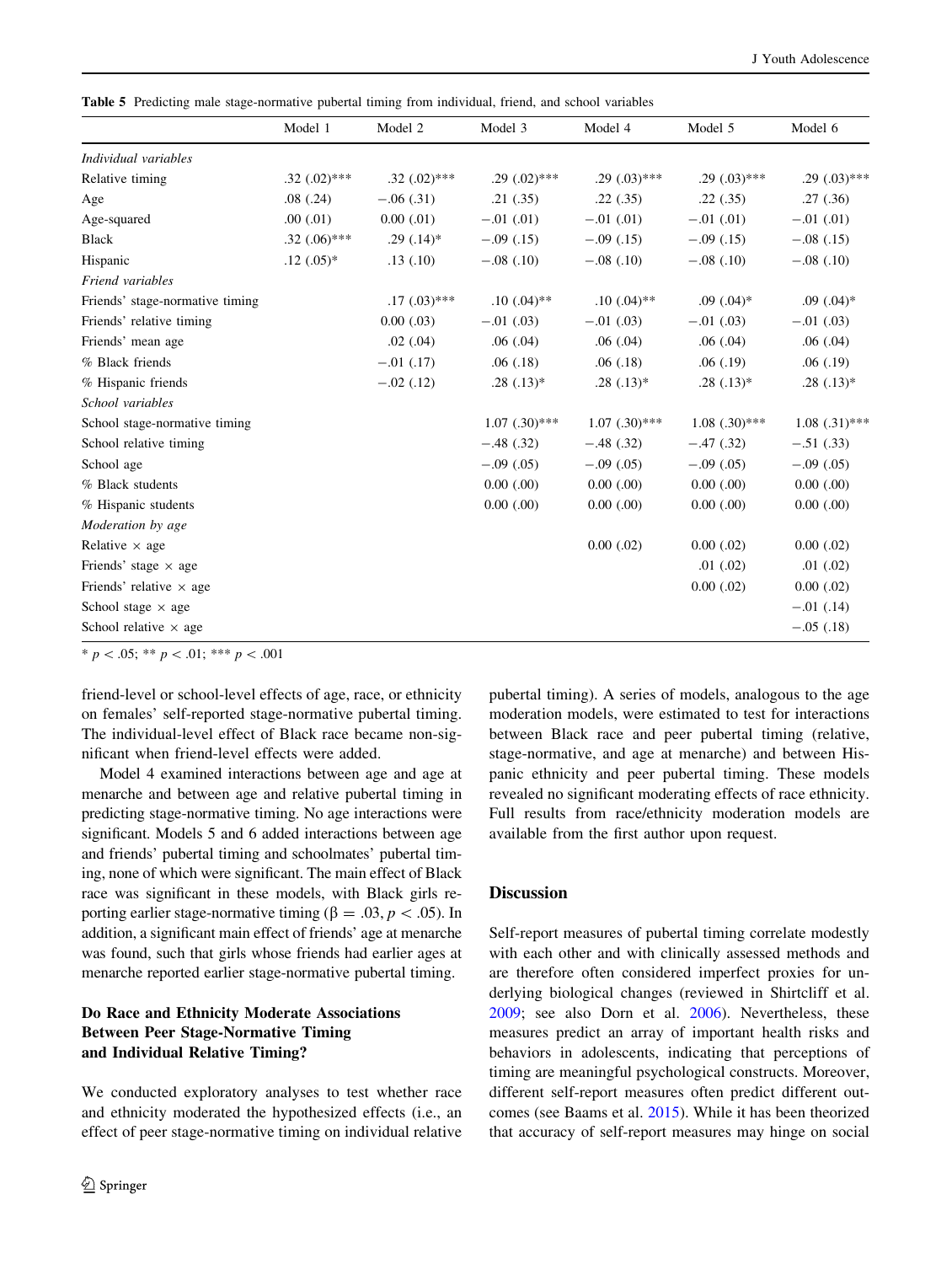<span id="page-10-0"></span>Table 6 Predicting female stage-normative pubertal timing from individual, friend, and school variables

|                                 | Model 1        | Model 2        | Model 3           | Model 4        | Model 5           | Model 6           |
|---------------------------------|----------------|----------------|-------------------|----------------|-------------------|-------------------|
| Individual variables            |                |                |                   |                |                   |                   |
| Relative timing                 | $.33(.02)$ *** | $.33(.02)$ *** | $.32$ $(.03)$ *** | $.33(.03)$ *** | $.32 \,(.03)$ *** | $.32$ $(.03)$ *** |
| Age at menarche                 | $-.03$ (.02)   | $-.01$ (.02)   | $-.01$ (.02)      | $-.03$ $(.02)$ | $-.03$ $(.02)$    | $-.03(.02)$       |
| Age                             | .14(.25)       | $-.02$ $(.32)$ | $-.49(.39)$       | $-.38(.39)$    | $-.40(.39)$       | $-.39(.45)$       |
| Age-squared                     | $0.00$ $(.01)$ | 0.00(0.00)     | .01(0.01)         | $.01$ $(.01)$  | .01(0.01)         | .01(0.01)         |
| <b>Black</b>                    | $.15(.06)$ *   | .25(.14)       | .28(.16)          | .29(.16)       | $.29(.16)$ *      | $.31(.16)^*$      |
| hispanic                        | $-.08(.06)$    | .04(.10)       | .08(.11)          | .07(0.11)      | .08(.11)          | .07(0.11)         |
| Friend variables                |                |                |                   |                |                   |                   |
| Friends' stage-normative timing |                | .01(0.04)      | $-.02$ (.04)      | $-.02$ (.04)   | $-.04$ (.04)      | $-.03$ (.04)      |
| Friends' relative timing        |                | .04(03)        | .01(0.03)         | .02(0.03)      | .01(0.03)         | $.02$ $(.04)$     |
| Friends' menarche               |                | $-.03$ $(.03)$ | $-.05(.03)$       | $-.05(.03)$    | $-.06(.03)*$      | $-.07(.03)*$      |
| Friends' mean age               |                | .07(0.04)      | .05(.04)          | .04(.04)       | .04(.04)          | .05(0.04)         |
| % Black friends                 |                | 0.00(0.00)     | .08(.19)          | .06(.19)       | .05(.19)          | .02(.19)          |
| % Hispanic friends              |                | $-.15(.13)$    | $-.03$ (.13)      | $-.03$ $(.13)$ | $-.04$ (.13)      | $-.04$ $(.13)$    |
| School variables                |                |                |                   |                |                   |                   |
| School stage-normative timing   |                |                | $.98(.34)$ **     | $.99(.34)$ **  | $1.03(.34)$ **    | $1.13$ $(.35)$ ** |
| School relative timing          |                |                | $-.16(.40)$       | $-.19(.40)$    | $-.16(.40)$       | $-.01$ (.42)      |
| School age                      |                |                | .05(.06)          | .04(.06)       | .04(.06)          | .09(.07)          |
| School menarche                 |                |                | .01(0.25)         | .02(0.25)      | .08(.25)          | $-.01$ $(.26)$    |
| % Black students                |                |                | $0.00$ $(.00)$    | 0.00(0.00)     | 0.00(0.00)        | 0.00(0.00)        |
| % Hispanic students             |                |                | $0.00$ $(.00)$    | 0.00(0.00)     | $0.00$ $(.01)$    | $0.00$ $(.01)$    |
| Moderation by age               |                |                |                   |                |                   |                   |
| Relative $\times$ age           |                |                |                   | $-.02$ (.02)   | $-.02$ (.02)      | $-.02$ $(.02)$    |
| Menarche $\times$ age           |                |                |                   | .02(.01)       | $.02$ $(.01)$     | $.02$ $(.01)$     |
| Friends' stage $\times$ age     |                |                |                   |                | .03(0.02)         | .01(0.02)         |
| Friends' relative $\times$ age  |                |                |                   |                | .04(.02)          | .04(.02)          |
| Friends' menarche $\times$ age  |                |                |                   |                | .03(.02)          | .03(0.02)         |
| School stage $\times$ age       |                |                |                   |                |                   | $.34(.16)$ *      |
| School relative $\times$ age    |                |                |                   |                |                   | $-.17(.14)$       |
| School menarche $\times$ age    |                |                |                   |                |                   | $-.17(.13)$       |

\*  $p$  < .05; \*\*  $p$  < .01; \*\*\*  $p$  < .001

comparisons (Moore et al. [2014](#page-13-0)), the relation between social contexts and self-perceptions of puberty has not yet been empirically tested. The current study addressed this gap in the literature by examining associations between self-reports of pubertal timing among adolescents, their friends, and their schoolmates. Our findings provide further support for a high degree of variability across self-report pubertal timing measures and suggest that these differences could be due, in part, to the peer context.

Three self-report measures of pubertal timing were examined in a high school sample of male and female adolescents: ''stage-normative timing'' (age-standardized ratings of body changes), "relative pubertal timing" (perceived development compared to one's same aged peers), and, in females, self-reported age at menarche. Initial analyses assessed how similar adolescents were to their nominated friends and to their schoolmates in these three measures, controlling for age, race, and ethnicity. Males appeared similar to their nominated friends and schoolmates in stage-normative pubertal timing, whereas females were similar to their friends in relative pubertal timing. It may also be due to racial or ethnic differences in the social desirability of early versus late pubertal timing.

Homophily by pubertal timing may reflect a selection process, with adolescents selecting friends who are similar to them in pubertal timing or in the behaviors that are correlated with pubertal timing. Such behaviors include athletic involvement (Malina and Bielicki [1996\)](#page-13-0), academic achievement, and various forms of risky behavior, including substance use and delinquency (reviewed in Mendle and Ferrero [2012;](#page-13-0) Mendle et al. [2007](#page-13-0)). It is well established that these behaviors cluster within adolescent peer groups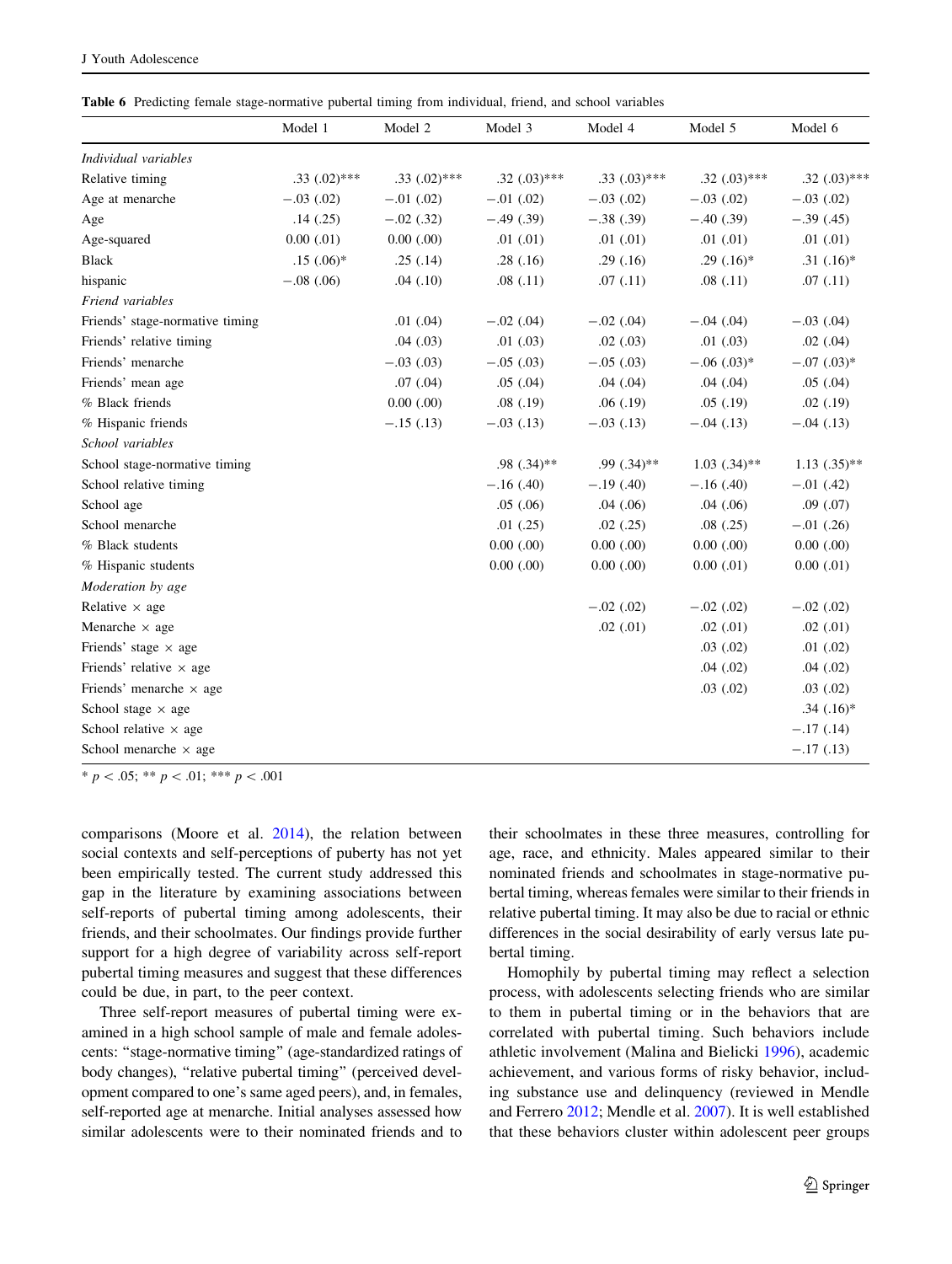(e.g., Matsueda and Anderson [1998](#page-13-0); Curran et al. [1997](#page-13-0); Tolson and Urberg [1993\)](#page-13-0), and peer group selection is a commonly proposed mechanism for associations between pubertal timing and risky behavior (Caspi et al. [1993\)](#page-12-0). Peer similarity for perceptions of development may also reflect an assimilation process, whereby adolescents perceive themselves as early maturing partly because their friends also appear older. For example, a typically developing girl (i.e., one with average objective pubertal timing) begins to affiliate with a risky, precocious peer group (e.g., girls who use drugs, have sex, wear makeup, and dress to look older). Regardless of her own age at menarche and her actual physical maturity, she may perceive herself to be more advanced in her pubertal development—because she may in fact look and act older—than her same-aged peers.

Differences in peer homophily across gender lend clues to how adolescents arrive at their self-conceptions. Females appeared similar to their friends on relative pubertal timing, rated on a scale ranging from ''I look younger than most [girls my age]'' to ''I look older than most [girls my age].'' Males appeared similar to their friends in stagenormative timing, rated on a scale ranging from ''how [you looked] in grade school" to how they imagine a "grown" man'' looks. Thus, males seemed alike in whether they view themselves as boys versus men, whereas females seemed alike in whether they see themselves as typical versus atypical. In addition, among males, the age of nominated friends predicted self-reported relative pubertal timing: having older friends was correlated with earlier relative pubertal timing. This finding is consistent with previous studies that suggest early maturing males tend to affiliate with older peers (Ge et al. [2002\)](#page-13-0), and, as a result, engage in risky behavior at an earlier age than their typically developing peers (Mendle and Ferrero [2012](#page-13-0)).

Our study further examined associations between relative pubertal timing and peers' stage-normative timing. Controlling for an individual's self-reported physical changes (breast growth, voice changes, menarche, body hair—all factors that should theoretically predict a global, single item rating of pubertal timing), we tested whether the pubertal timing of one's nominated friends and schoolmates influenced self-reported relative pubertal timing. However, we found no evidence for peer contrast effects, and most of the variance in relative pubertal timing (in both males and females) remained unexplained in the models tested.

There are several possible explanations for this null finding. We operationalized ''stage-normative peer pubertal timing'' as friends' and schoolmates' ratings of their own body changes. A peer contrast effect is basically a negative bias—a distorted perception of one's actual pubertal timing due to the actual, observable reference point being skewed. For the purposes of these analyses we assume that the peers' reports of stage-normative and peer normative timing indexed something that is stable and accurate enough for an individual to use as a reference group. We cannot, however, confirm this. In addition, the adolescents in this sample were, for the most part, postpubertal or mid-pubertal. It is possible that adolescents are more attentive to—and thus influenced by—perceptions of their friends when they are in the midst of pubertal changes and when there is more variability in pubertal status. Moreover, although adolescents spend a great deal of time in school and with friends, there are numerous other targets of comparison to which adolescents are regularly exposed, such as family members or figures in the media, who may shape their perceptions of maturation. Finally, the current study used a school-wide nonclinical sample. It is possible that peer effects on perceived pubertal timing would emerge in more specialized contexts that attract adolescents with off-time development, such as athletic environments. In sum, the current study does not support the hypothesis that peers' stage-normative pubertal timing influences perceptions of one's relative pubertal timing, but a more objective rating of peer pubertal timing and a different study sample might yield different findings.

Comparing across the different models of stage-normative and relative pubertal timing, an interesting pattern of racial difference emerges. Although Black girls and boys reported earlier (more advanced) pubertal timing than White adolescents on the stage-normative measure, this racial difference was not reflected in self-perceptions of relative pubertal timing. There was no significant racial difference in relative pubertal timing for boys, and Black girls actually perceived themselves as later developing, on average, than White girls perceived themselves to be. One possible interpretation for these findings is that, although Black and Hispanic females develop earlier than their White counterparts, they do not view themselves as early maturing. This could indeed be due to a social comparison process, with adolescents using their same-race peers as the target of comparison; this is why the racial composition of the peer group is included as a variable in our regression models.

Results from the current study must be interpreted in light of several limitations. First the data are cross-sectional, and do not explain within-person changes in perceived development over time. There are also limitations to the measures of pubertal timing used. The reliability of reports of age at menarche decreased as Add Health participants aged. Relative pubertal timing was also assessed using a single question; although consistent with previous research practices (Dubas et al. [1991;](#page-13-0) Graber et al. [1997](#page-13-0)), a more extensive assessment of perceived development might permit a better understanding of how individuals leverage peer comparisons to interpret their development.

Other limitations pertain to the study sample. The sample is from 1994 to 1995 and therefore not representative of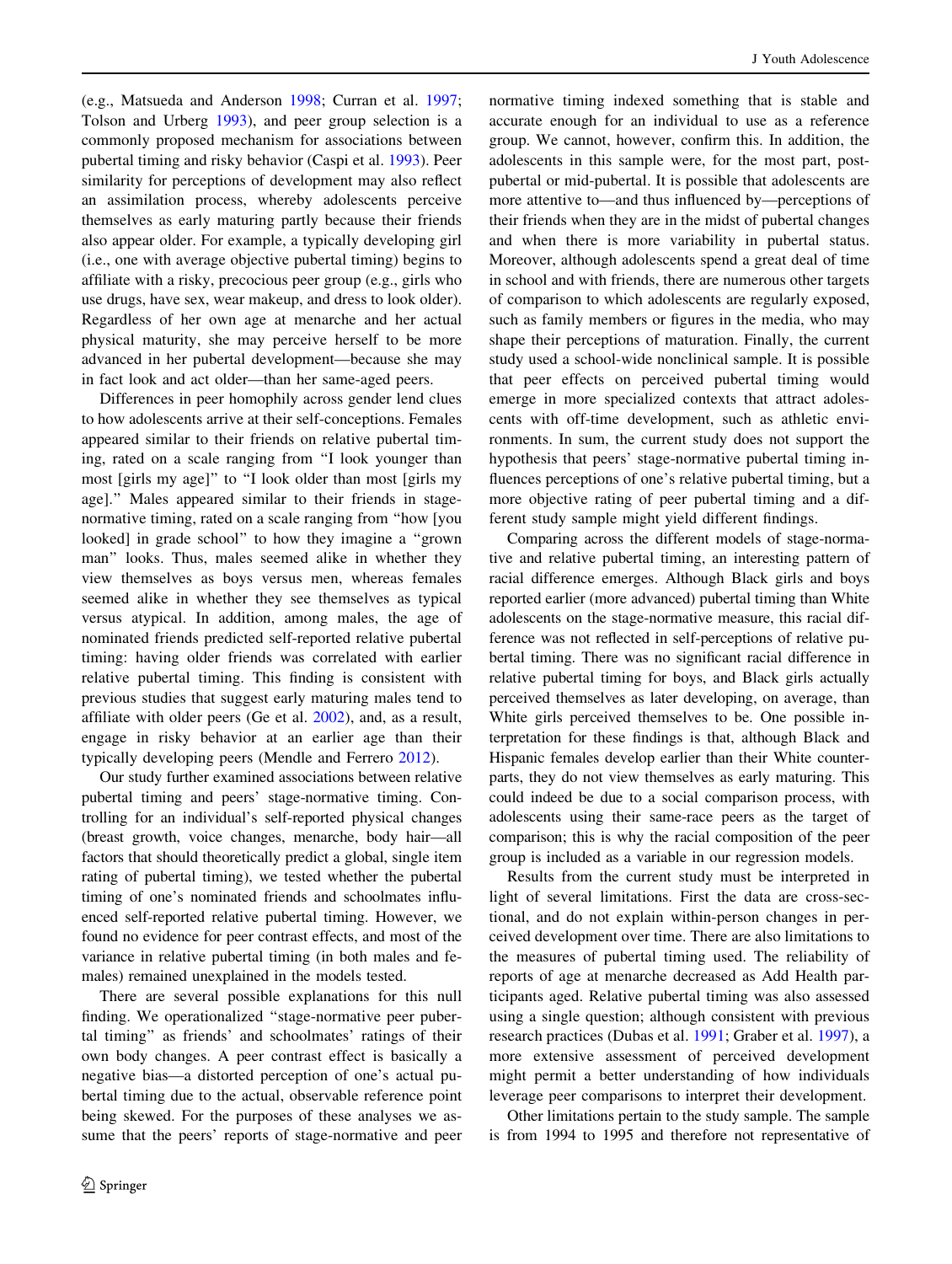<span id="page-12-0"></span>today's youth, potentially limiting the generalizability of the findings. The sample was moreover limited to adolescents with identifiable (same school) peer nominations, and this sample differs slightly from the full sample, as shown in Table [1.](#page-4-0) Previous studies of the Wave I Add Health social network data have revealed some differences between adolescents with and without identifiable friends. Female adolescents without identifiable friends were more likely to be Hispanic (Kretsch et al. [2014](#page-13-0)) and there appeared to be slightly lower rates of alcohol use among adolescents without identifiable peer nominations (Cruz et al. [2012](#page-13-0)). However, since the focus of this study was how characteristics of the friendship reference group might shape perceptions of one's own pubertal timing, it was reasonable to limit our sample to individuals who have such a reference group.

The measure of friends' timing was also restricted to samesex friends. We focused on same-sex friends because the measure of relative timing asked adolescents to compare themselves to other same-sex peers. Given the increased frequency of opposite-sex friendships in adolescence, future studies might explore the associations between gender composition of the peer group and the pubertal timing of one's opposite-sex peers as correlates of perceived pubertal timing. Regarding gender differences, we did not test statistically test gender as a moderator of the effect of peers' pubertal timing on individual timing. Rather, we analyzed boys and girls data separately and examined if results of our main research questions seemed consistent across male and female populations. The gender differences we did identify, particularly regarding school-level clustering of relative and stage-normative pubertal timing, warrant further investigation.

## Conclusion

Identity development is a key task of adolescence, and part of identity development is negotiating one's place in the social world. Peer comparisons are ubiquitous in adolescence and measures of pubertal timing implicitly or explicitly invoke a peer comparison. Therefore, the pubertal timing of one's peer group may explain variation in adolescents' subjective reports of pubertal timing. The current study found evidence for peer group similarity in perceived pubertal timing. Peer selection and socialization shape development, so this homophily may result from adolescents selecting peers who look similar to them in terms of physical development or because adolescents come to see themselves and present themselves as early maturing if they are in an early maturing group. Males were more likely to rate themselves as similar to their peer group on stage-normative timing, whereas females were more likely to rate themselves as similar to peers in relative

development. These results provide further evidence that relative pubertal timing, stage-normative timing, and age at menarche are unique indicators of the enduring impressions of adolescents' experience of puberty.

Acknowledgments This research uses data from Add Health, a Program Project directed by Kathleen Mullan Harris and designed by J. Richard Udry, Peter S. Bearman, and Kathleen Mullan Harris at the University of North Carolina at Chapel Hill, and funded by Grant P01-HD31921 from the Eunice Kennedy Shriver National Institute of Child Health and Human Development, with cooperative funding from 23 other federal agencies and foundations. Information on how to obtain the Add Health data files is available on the Add Health website ([http://www.cpc.unc.edu/addhealth\)](http://www.cpc.unc.edu/addhealth). No direct support was received from Grant P01-HD31921 for this analysis.

Author contributions NK conceived of the study, participated in its design and coordination, performed statistical analyses, and drafted the manuscript; JM participated in the study design and interpretation of the data and helped draft the manuscript; KH participated in the design and coordination of the study, assisted with statistical analysis, and helped draft the manuscript; JC participated in the study design, assisted with statistical analysis and interpretation of the data, and helped draft the manuscript. All authors read and approved the final manuscript.

## References

- Adams, G. R., & Marshall, S. K. (1996). A developmental social psychology of identity: Understanding the person-in-context. Journal of Adolescence, 19(5), 429–442.
- Baams, L., Dubas, J. S., Overbeek, G., & van Aken, M. A. (2015). Transitions in body and behavior: A meta-analytic study on the relationship between pubertal development and adolescent sexual behavior. Journal of Adolescent Health. doi:[10.1016/j.](http://dx.doi.org/10.1016/j.jadohealth.2014.11.019) [jadohealth.2014.11.019](http://dx.doi.org/10.1016/j.jadohealth.2014.11.019).
- Baker, J. H., Thornton, L. M., Lichtenstein, P., & Bulik, C. M. (2012). Pubertal development predicts eating behaviors in adolescence. International Journal of Eating Disorders, 45(7), 819–826.
- Blanton, H. (2001). Evaluating the self in the context of another: The three-selves model of social comparison assimilation and contrast. In Cognitive social psychology: The Princeton symposium on the legacy and future of social cognition (pp. 75–87). Mahwah, NJ: Erlbaum.
- Bonat, S., Pathomvanich, A., Keil, M. F., Field, A. E., & Yanovski, J. A. (2002). Self-assessment of pubertal stage in overweight children. Pediatrics, 110(4), 743–747.
- Brechwald, W. A., & Prinstein, M. J. (2011). Beyond homophily: A decade of advances in understanding peer influence processes. Journal of Research on Adolescence, 21(1), 166–179.
- Cance, J. D., Ennett, S. T., Morgan-Lopez, A. A., & Foshee, V. A. (2012). The stability of perceived pubertal timing across adolescence. Journal of Youth and Adolescence, 41(6), 764–775.
- Carter, R., Caldwell, C. H., Matusko, N., Antonucci, T., & Jackson, J. S. (2011). Ethnicity, perceived pubertal timing, externalizing behaviors, and depressive symptoms among black adolescent girls. Journal of Youth and Adolescence, 40(10), 1394–1406.
- Casey, V., Dwyer, J., Coleman, K., Krall, E., Gardner, J., & Valadian, I. (1991). Accuracy of recall by middle-aged participants in a longitudinal study of their body size and indices of maturation earlier in life. Annals of Human Biology, 18(2), 155-166.
- Caspi, A., Lynam, D., Moffitt, T. E., & Silva, P. A. (1993). Unraveling girls' delinquency: Biological, dispositional, and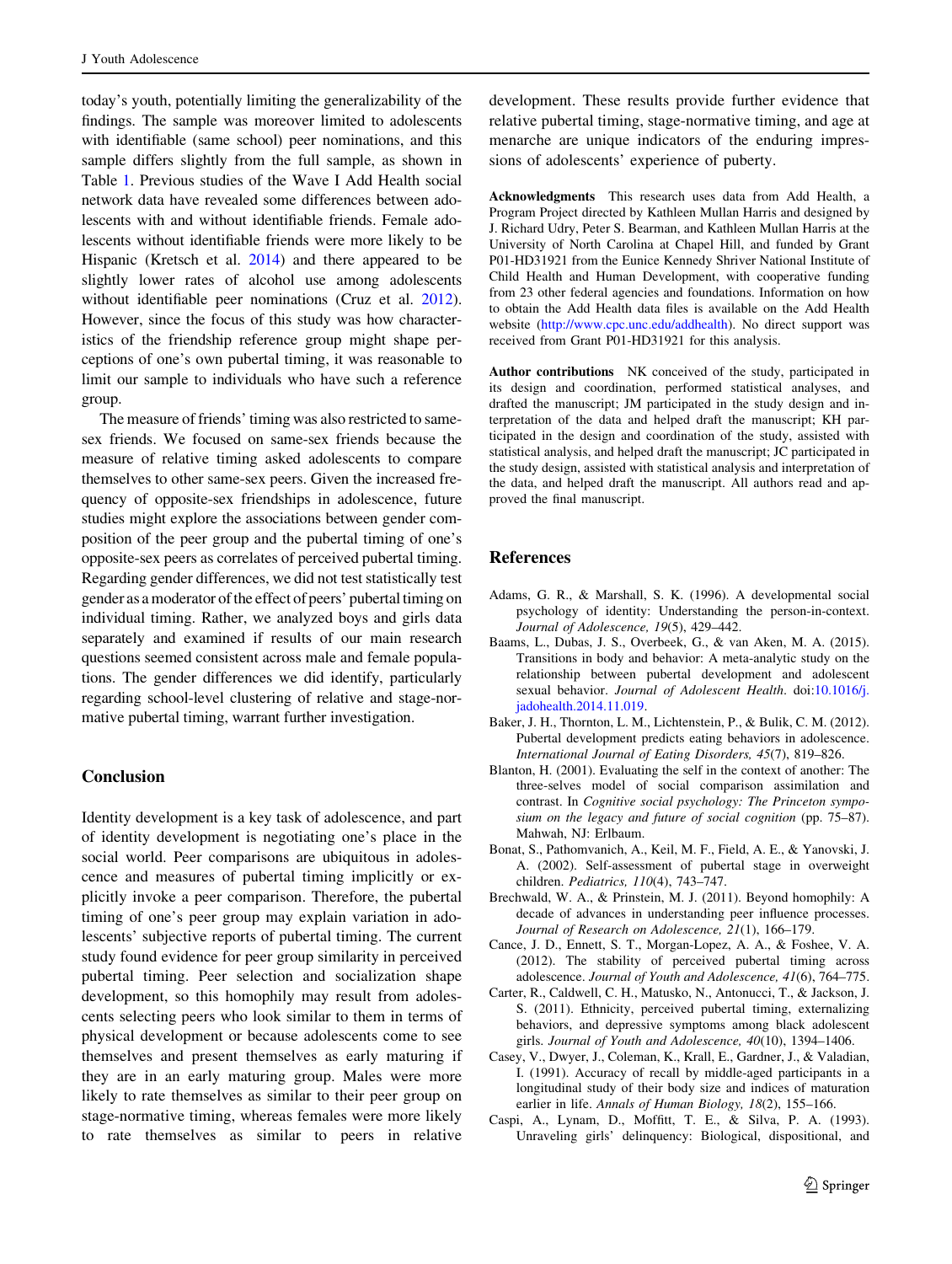<span id="page-13-0"></span>contextual contributions to adolescent misbehavior. Developmental Psychology, 29(1), 19–30.

- Cohen-Cole, E., & Fletcher, J. M. (2008). Is obesity contagious? Social networks vs. environmental factors in the obesity epidemic. Journal of Health Economics, 27(5), 1382–1387.
- Conley, C. S., & Rudolph, K. D. (2009). The emerging sex difference in adolescent depression: Interacting contributions of puberty and peer stress. Development and Psychopathology, 21(02), 593–620.
- Costello, E. J., Sung, M., Worthman, C., & Angold, A. (2007). Pubertal maturation and the development of alcohol use and abuse. Drug and Alcohol Dependence, 88, S50–S59.
- Cruz, J. E., Emery, R. E., & Turkheimer, E. (2012). Peer network drinking predicts increased alcohol use from adolescence to early adulthood after controlling for genetic and shared environmental selection. Developmental Psychology, 48, 1390–1402.
- Curran, P. J., Stice, E., & Chassin, L. (1997). The relation between adolescent alcohol use and peer alcohol use: A longitudinal random coefficients model. Journal of Consulting and Clinical Psychology, 65(1), 130–140.
- Deppen, A., Jeannin, A., Michaud, P.-A., Alsaker, F., & Suris, J.-C. (2012). Subjective pubertal timing and health-compromising behaviours among Swiss adolescent girls reporting an on-time objective pubertal timing. Acta Paediatrica, 101(8), 868–872.
- Dorn, L. D., & Biro, F. M. (2011). Puberty and its measurement: A decade in review. Journal of Research on Adolescence, 21(1), 180–195.
- Dorn, L., Dahl, R., Woodward, H., & Biro, F. M. (2006). Defining the boundaries of early adolescents: A user's guide to assessing pubertal status and pubertal timing in research with adolescents. Applied Developmental Science, 10, 30–56.
- Dubas, J. S., Graber, J. A., & Petersen, A. C. (1991). A longitudinal investigation of adolescents' changing perceptions of pubertal timing. Developmental Psychology, 27(4), 580–586.
- Erikson, E. H. (1993). Childhood and society. New York: WW Norton & Company.
- Festinger, L. (1954). A theory of social comparison processes. Human Relations, 7(2), 117–140.
- Finkenauer, C., Engels, R. C., & Meeus, W. (2002). Keeping secrets from parents: Advantages and disadvantages of secrecy in adolescence. Journal of Youth and Adolescence, 31(2), 123–136.
- Ge, X., Brody, G. H., Conger, R. D., Simons, R. L., & Murry, V. (2002). Contextual amplification of pubertal transitional effect on African American children's problem behaviors. Developmental Psychology, 38, 42–54.
- Graber, J. A., Lewinsohn, P. M., Seeley, J. R., & Brooks-Gunn, J. (1997). Is psychopathology associated with the timing of pubertal development? Journal of the American Academy of Child and Adolescent Psychiatry, 36(12), 1768–1776.
- Graber, J. A., Seeley, J. R., Brooks-Gunn, J., & Lewinsohn, P. M. (2004). Is pubertal timing associated with psychopathology in young adulthood? Journal of the American Academy of Child and Adolescent Psychiatry, 43(6), 718–726.
- Harden, K. P., & Mendle, J. (2012). Gene-environment interplay in the association between early pubertal timing and delinquency in adolescent girls. Journal of Abnormal Psychology, 121, 73–87.
- Haynie, D. L., & Piquero, A. R. (2006). Pubertal development and physical victimization in adolescence. Journal of Research in Crime and Delinquency, 43(1), 3–35.
- Janssen, S. M., Chessa, A. G., & Murre, J. M. (2006). Memory for time: How people date events. Memory & Cognition, 34(1), 138–147.
- Jones, D. C. (2001). Social comparison and body image: Attractiveness comparisons to models and peers among adolescent girls and boys. Sex Roles, 45, 645–664.
- Kretsch, N., Mendle, J., & Harden, K. P. (2014). A twin study of objective and subjective pubertal timing and peer influence on

 $\textcircled{2}$  Springer

risk-taking. Journal of Research on Adolescence. doi[:10.1111/](http://dx.doi.org/10.1111/jora.12160) [jora.12160.](http://dx.doi.org/10.1111/jora.12160)

- Lee, Y., & Styne, D. (2013). Influences on the onset and tempo of puberty in human beings and implications for adolescent psychological development. Hormones and Behavior, 64(2), 250–261.
- Malina, R., & Bielicki, T. (1996). Retrospective longitudinal growth study of boys and girls active in sport. Acta Paediatrica, 85(5), 570–576.
- Matsueda, R. L., & Anderson, K. (1998). The dynamics of delinquent peers and delinquent behavior. Criminology, 36(2), 269–308.
- McAdams, D. P., & Olson, B. D. (2010). Personality development: Continuity and change over the life course. Annual Review of Psychology, 61, 517–542.
- McPherson, M., Smith-Lovin, L., & Cook, J. M. (2001). Birds of a feather: Homophily in social networks. Annual Review of Sociology, 27, 415–444.
- Mendle, J., & Ferrero, J. (2012). Detrimental psychological outcomes associated with pubertal timing in adolescent boys. Developmental Review, 32(1), 49–66.
- Mendle, J., Turkheimer, E., & Emery, R. E. (2007). Detrimental psychological outcomes associated with early pubertal timing in adolescent girls. Developmental Review, 27(2), 151–171.
- Moore, S. R., Harden, K. P., & Mendle, J. (2014). Pubertal timing and adolescent sexual behavior in girls. Developmental Psychology, 50, 1734–1745.
- Natsuaki, M. N., Biehl, M. C., & Ge, X. (2009). Trajectories of depressed mood from early adolescence to young adulthood: The effects of pubertal timing and adolescent dating. Journal of Research on Adolescence, 19(1), 47–74.
- O'Brien, K. S., Caputi, P., Minto, R., Peoples, G., Hooper, C., Kell, S., et al. (2009). Upward and downward physical appearance comparisons: Development of scales and examination of predictive qualities. Body Image, 6(3), 201–206.
- Parent, A. S., Teilmann, G., Juul, A., Skakkebaek, N. E., Toppari, J., & Bourguignon, J. P. (2003). The timing of normal puberty and the age limits of sexual precocity: Variations around the world, secular trends, and changes after migration. Endocrine Reviews, 24(5), 668–693.
- Petersen, A. C., Crockett, L., Richards, M., et al. (1988). A self-report measure of pubertal status: Reliability, validity, and initial norms. Journal of Youth and Adolescence, 17(2), 117–133.
- Rose, A. J., & Rudolph, K. D. (2006). A review of sex differences in peer relationship processes: Potential trade-offs for the emotional and behavioral development of girls and boys. Psychological Bulletin, 132(1), 98.
- Rudolph, K. D., & Troop-Gordon, W. (2010). Personal-accentuation and contextual-amplification models of pubertal timing: Predicting youth depression. Development and Psychopathology, 22, 443–451.
- Shirtcliff, E. A., Dahl, R. E., & Pollak, S. D. (2009). Pubertal development: Correspondence between hormonal and physical development. Child Development, 80(2), 327–337.
- Steinberg, L., & Monahan, K. C. (2007). Age differences in resistance to peer influence. Developmental Psychology, 43, 1531–1543.
- Sun, S. S., Schubert, C. M., Chumlea, W. C., Roche, A. F., Kulin, H. E., Lee, P. A., & Ryan, A. S. (2002). National estimates of the timing of sexual maturation and racial differences among US children. Pediatrics, 110(5), 911–919.
- Tolson, J. M., & Urberg, K. A. (1993). Similarity between adolescent best friends. Journal of Adolescent Research, 8(3), 274–288.
- Urberg, K. A., Değirmencioğlu, S. M., Tolson, J. M., & Halliday-Scher, K. (1995). The structure of adolescent peer networks. Developmental Psychology, 31(4), 540.